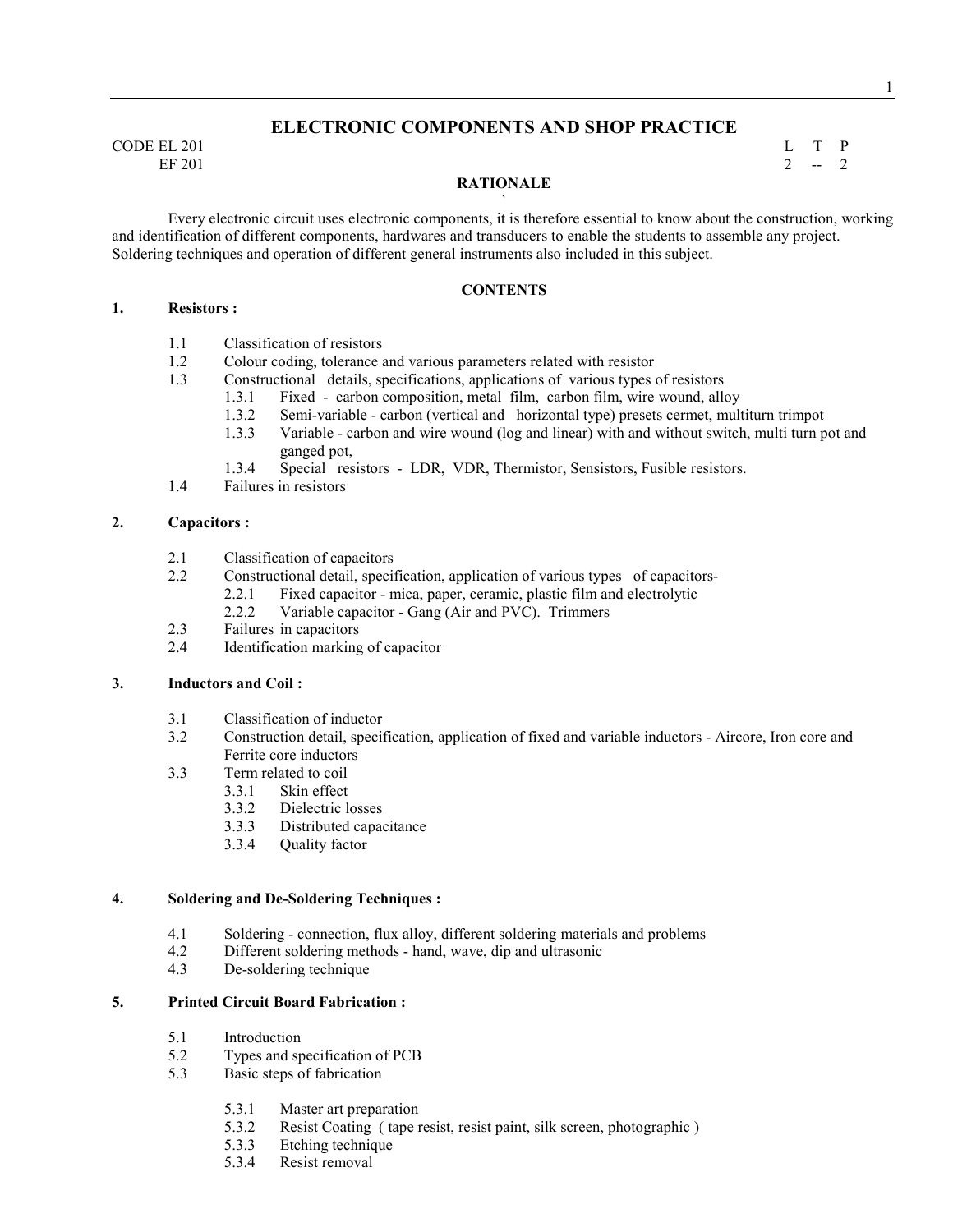- 5.3.5 Drilling
- 5.3.6 Lacquer coating
- 5.4 Advantage and limitation of PCB<br>5.5 Safety recommendation
- 5.5 Safety recommendation<br>5.6 Block diagram of PCB r
- 5.6 Block diagram of PCB plant
- 5.7 Preparation of PCB art work for (simple electronics circuit)

#### **6. Transformer:**

- 6.1 Principle of transformer<br>6.2 Voltage, current and turn
- Voltage, current and turn ratio relationship
- 6.3 Construction details of following transformers.
	- 6.3.1 Core type
	- 6.3.2 Shell type<br>6.3.3 Auto trans
	- Auto transformer
- 6.4 Design procedure of iron core small transformers and numerical problems
- 6.5 Constructional details of transformers winding machine
- 6.6 Construction of IFT
- 6.7 Block diagram & working of impregnation plants.

**7. Brief idea of surface mounted devices. (SMD)** 

#### **PRACTICALS**

- 1. Study of different tools used in electronics workshop.
- 2. Study of analog and digital multimeters and their uses for measuring voltage, current and resistance.<br>3. To study and read data manual for different components (diodes & transistors) and their equivalents.
- To study and read data manual for different components (diodes  $&$  transistors) and their equivalents.
- 4. Use of CRO for voltage, frequency and phase measurements.
- 5. Use of function generator for different waveform generation.
- 6. Soldering and de-soldering of different components on PCB by soldering iron
- 7. Soldering and de-soldering of different SMD on PCB.
- 8. Cable preparation for RJ 11, RJ-45, flat ribbon and 9-pin D-type connectors and their testing.
- 9. Identification of different type of connectors
- 10. Study of coil winding machine
- 11. Familiarization with different type of stampings and bobin
- 12. To design winding and test small transformer of single and tapped secondary
- 13. To design winding and test the transformer of multiple secondary
- 14 Study of PCB plant equipment<br>15. To prepare art work PCB using
- 15. To prepare art work PCB using software ( circuit maker / Easy PC/ multi sim).
- 16. Design and fabrication of PCB using silk screen / photography methods.

#### **REFERENCE BOOKS:**

|                                  | 1. Electronics Component & Shop Practice | K.R. Nahar                   |
|----------------------------------|------------------------------------------|------------------------------|
| 2.                               | Hand Book of Philips Component           |                              |
| 3.                               | Maintenance of Electronic Equipments     | K.S. Jamwal                  |
| 4.                               | Electronic Shop Practice.                | Madhavia Joshi.              |
| 5 <sub>1</sub>                   | Electrical & Electronic Materials        | M.L. Gupta                   |
| 6.                               | Coil Winding & Fabrication Practice      | K.R. Nahar                   |
| $7_{\scriptscriptstyle{\ddots}}$ | Transformer & Coil                       | <b>BPB</b> Publication       |
| 8.                               | PCB - Design & Technology                | W.C. Bosshort                |
|                                  | 9. Electrical & Electric Workshop        | A.K. Sanaydhya & A.K. Khatri |
|                                  | 10. Electonics Workshop                  | A.K. Sanaydhya               |
|                                  |                                          |                              |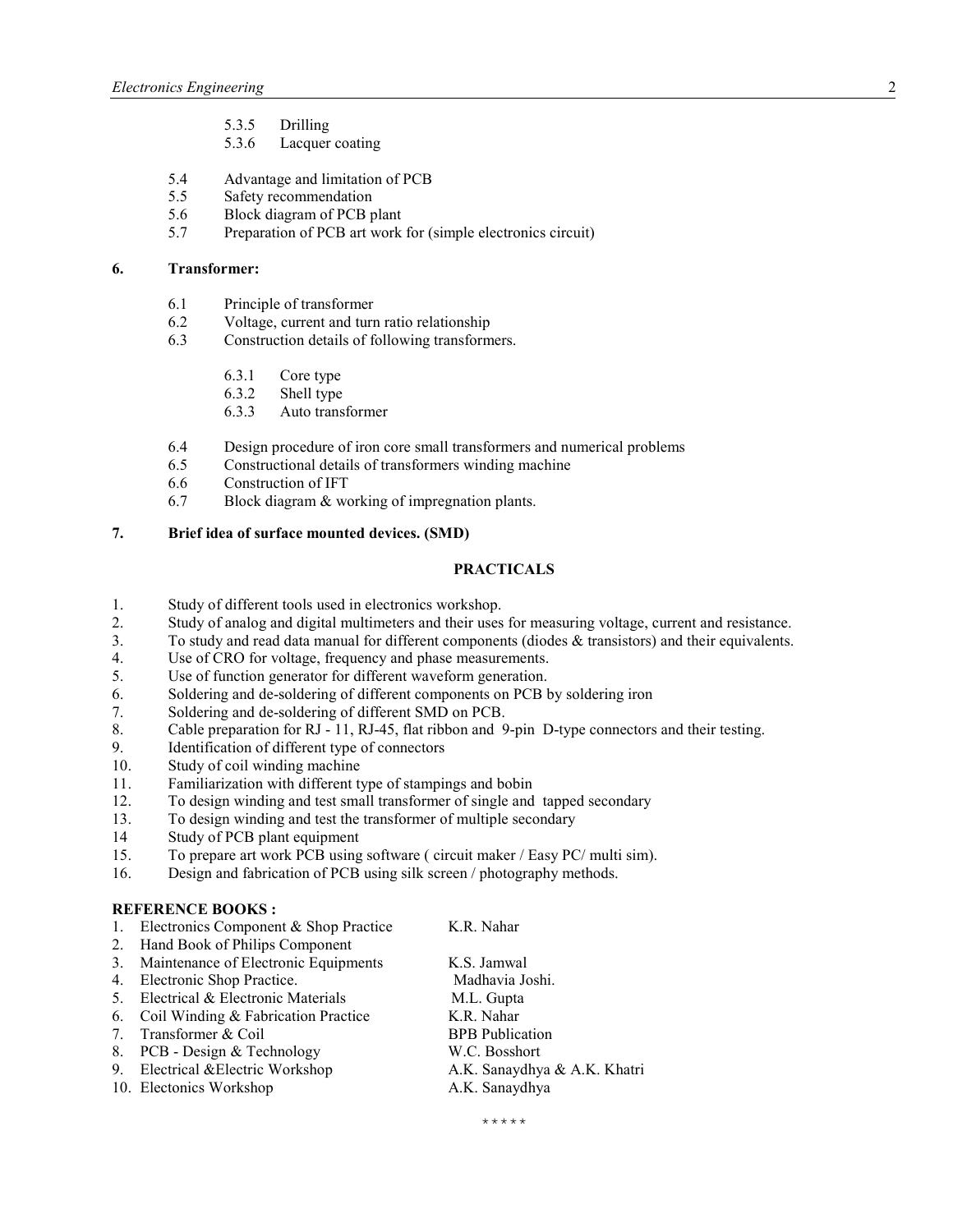# **CIRCUIT AALYSIS**

| CODE EL 202 |                  | $L$ T P         |     |
|-------------|------------------|-----------------|-----|
| EF 202      |                  | $2 \frac{2}{2}$ | --- |
|             | <b>RATIONALE</b> |                 |     |

Analysis of any electronics circuit is essential for any electronics engineer. To analyse any circuit the knowledge of network elements and their behaviour, different types of networks and networks configuration is essential. Different network theorem and laws guide the proper way to analyse the networks. Laplace transformation helps an engineer to reduce the mathematical calculations.

#### **CONTENTS**

#### **1.** General Network Concept :

- 1.1 Network Elements (Definition and examples)
	- 1.1.1 Active and passive, Linear and non-linear, Unilateral and bilateral, Lumped and distributed circuit parameters
- 1.2 Initial conditions in elements
- 1.3 Mutual inductance (coupling coefficient and dot rule)
- 1.4 Voltage and current sources (ideal and practical)
- 1.5 Dependent and independent sources
- 1.6 Accompanied and unaccompanied sources
- 1.7 Classification of networks (Definition and examples)
	- 1.7.1 One port network<br>1.7.2 Two port network
	- Two port network
- 1.8 Network configuration (No formula derivation)
	- 1.8.1 Balanced and unbalanced T section
	- 1.8.2 Symmetrical and Asymmetrical  $\pi$  (Pie) section
	- 1.8.3 L section
	- 1.8.4 Lattice section
	- 1.8.5 Bridge
	- 1.8.6 Bridge T section
	- 1.8.7 ladder network

#### **2.** Mesh and Nodal Analysis :

- 2.1 Definition of branch, node, mesh, loop and tree.<br>2.2 Kirchhoff's laws
- Kirchhoff's laws
- 2.3 Voltage and current equations for simple meshes and nodes
- 2.4 Cramer's Rule<br>2.5 Simple problem
- Simple problems upto three variable using Cramer's rules (for DC circuits only)

#### **3.** Network Theorems :

- 3.1 Statement, proof, application and numerical problems (DC circuit only) related to
	- 3.1.1 Superposition theorem
	- 3.1.2 Reciprocity theorem<br>3.1.3 Thevenin's theorem
	- Thevenin's theorem
	- 3.1.4 Norton's theorem
	- 3.1.5 Millman's theorem
	- 3.1.6 Maximum power transfer theorem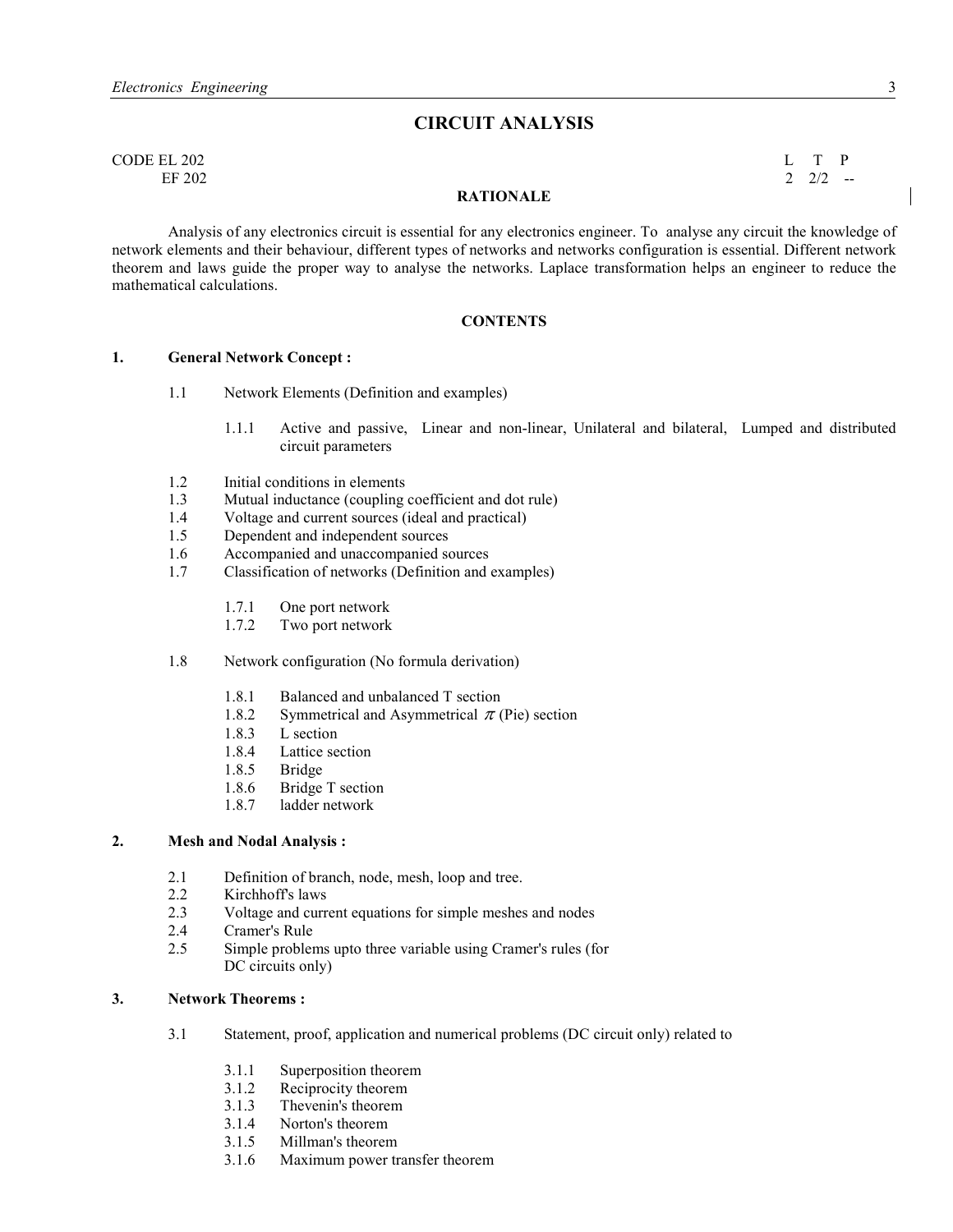- 3.1.7 Tellegen's theorem (Only statements)
- 3.1.8 Star Delta conversion

# **4. Laplace Transformation :**

- 4.1 Introduction to Laplace transformation
- 4.2 Solution of first order and second order differential equations (no initial condition)
- 4.3 Laplace transform of
	- 4.3.1 Unit step function
	- 4.3.2 Ramp function
	- 4.3.3 Exponential function
	- 4.3.4 Impulse function
	- 4.3.5 Sinusoidal functions<br>4.3.6 Parabolic function
	- Parabolic function
	- 4.3.7 Derivative of function
	- 4.3.8 Integral of function
- 4.4 Laplace transforms theorems
	- 4.4.1 Shifting theorem
	- 4.4.2 Initial and final value theorem
- 4.5 Inverse Laplace transformation for simple, multiple and conjugate complex roots.
- 4.6 Application of Laplace transformation for simple RL, RC and RLC series circuits
- 4.7 D.C. transients in RL, RC and RLC circuits
	- 4.7.1 Determination of initial condition
	- 4.7.2 Determination of final condition
	- 4.7.3 Simple numerical problems

#### **5.** Two Port Networks:

- 5.1 Introduction
- 5.2 Open circuit impedance parameters
- 5.3 Short circuit admittance parameters
- 5.4 Hybrid (h) parameters
- 5.5 Transmission parameters
- 5.6 Inter-relationship between Z and Y parameters
- 5.7 Equivalent models of Z and Y parameters
- 5.8 Reciprocity and symmetry of two port networks<br>5.9 Equivalent T and  $\pi$  (Pie) section representation
- Equivalent T and  $\pi$  (Pie) section representation
- 5.10 Determination of Z and Y parameters for some special networks  $(T, \pi,$  lattice, bridge T)
- 5.11 Idea of image impedance, characteristics impedance for two port networks

#### **6. Resonance :**

- 6.1 Series resonance in uncoupled circuits<br>6.1.1 Definition, reactance curves, resonance
- Definition, reactance curves, resonance condition, selectivity and bandwidth
- 6.2 Parallel resonance in uncoupled circuits
	- 6.2.1 Circuit and phasor diagram
	- 6.2.2 Derivation of resonance conditions
	- 6.2.3 Selectivity and bandwidth
- 6.3 Q factor, Q factor on energy basis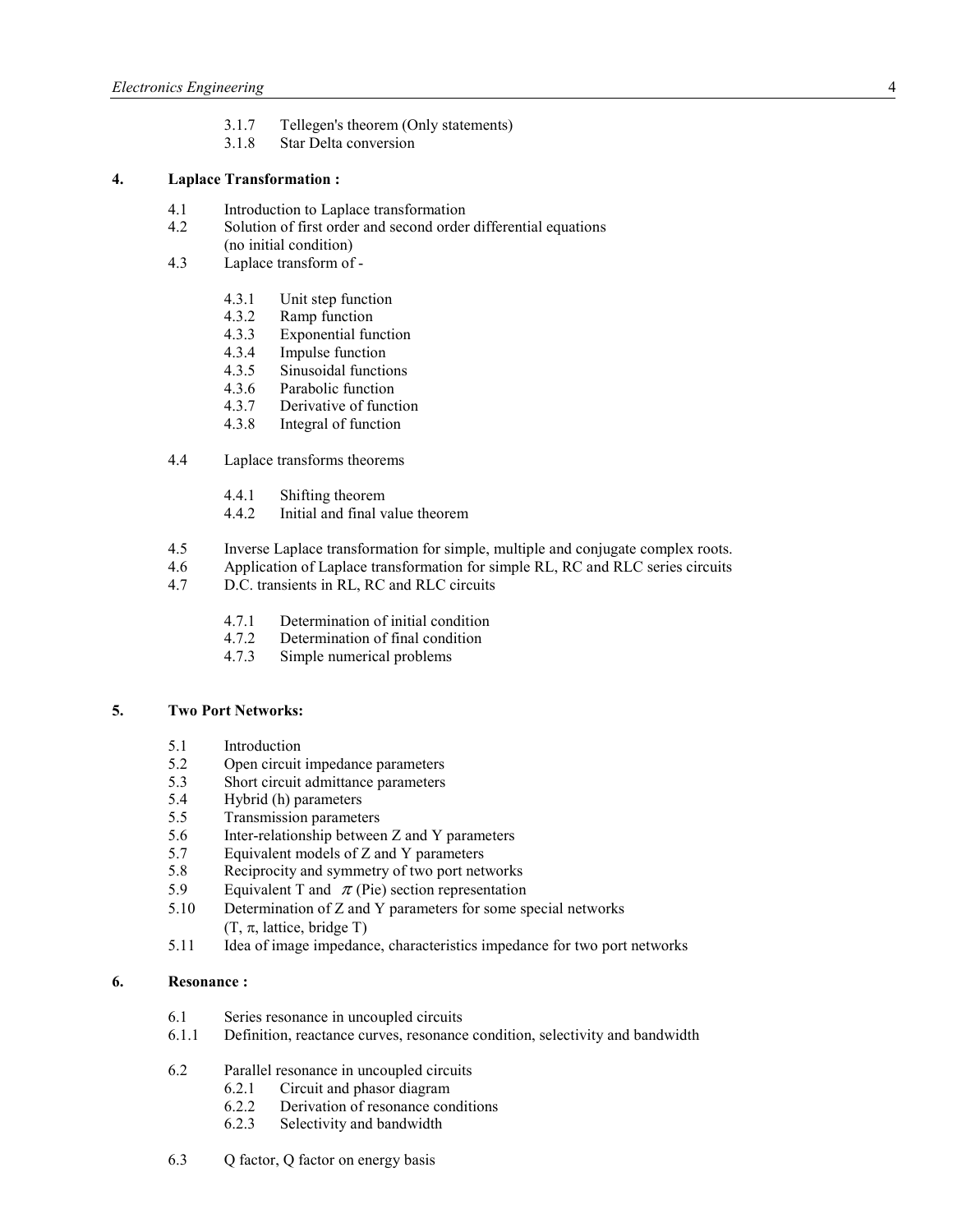#### **7. Line Filters:**

- 7.1 Constant K type & m- derived filter
	- 7.1.1 Low pass filter<br>7.1.2 High pass filter
	- High pass filter
	- 7.1.3 Band stop filter
- 7.2 Composite filter

#### **REFERENCE BOOKS:**

|                | 1. Network Analysis             | Arumugan & Prem Kumar        |
|----------------|---------------------------------|------------------------------|
|                | 2. Network Analysis             | Dhar & Gupta                 |
| 3 <sub>1</sub> | Network Analysis                | Ven Valenburg                |
|                | 4. A Course in Circuit Analysis | Soni & Gupta                 |
|                | 5. A Course in Circuit Analysis | Umesh & Sinha                |
|                | 6. Circuit Theory               | Iver                         |
|                | 7. Electric Circuits            | Josheep Edminster            |
|                | 8. Network Analysis             | Suba Rao & Prasad            |
|                | 9. Circuit Analysis             | Hayt                         |
|                | 10. Network Analysis            | A.K. Sanaydhya & A.K. Khatri |
|                |                                 | * * * * * *                  |

# **ELECTRONIC MEASUREMENT AND INSTRUMENTATION**

CODE EL 203 L T P EF 203 2  $-2$ 

#### **RATIONALE**

 Instrumentation can be defined as the science and technology of measurement, analysis, recording, telemetering, control and display. This course aims at imparting the basic concepts of instrumentation and control system. As measurement forms the backbone of all scientific and technological research work the need for instrumentation and control in industrial environment is tremendous. The industrial processes are becoming more and more complex day by day. The requirements of instrumentation engineers are also increasing. Therefore it is appropriate to introduce a course such as instrumentation to diploma students which will expose the students to the field of measurement and instrumentation.

#### **CONTENTS**

#### **1. Basic Concept of Measurement :**

- 1.1. Introduction.
- 1.2. Generalized configuration of measuring system.<br>1.3. Characteristics of measuring devices
- 1.3. Characteristics of measuring devices
	- 1.3.1. Accuracy.
	- 1.3.2. Resolution.
	- 1.3.3. Precision.
	- 1.3.4. Expected Value.<br>1.3.5. Error (Gross, Sys
	- 1.3.5. Error (Gross, Systematic and Random error).<br>1.3.6. Sensitivity.
	- Sensitivity.
	-
	- 1.3.7. Linearity.<br>1.3.8. Hysterisis. Hysterisis.
	- 1.3.9. Repeatability.
	- 1.3.10. Threshold
- 1.4. Calibration of measuring devices.

#### **2. Transducers :**

2.1 Concept of Primary and Secondary transducers.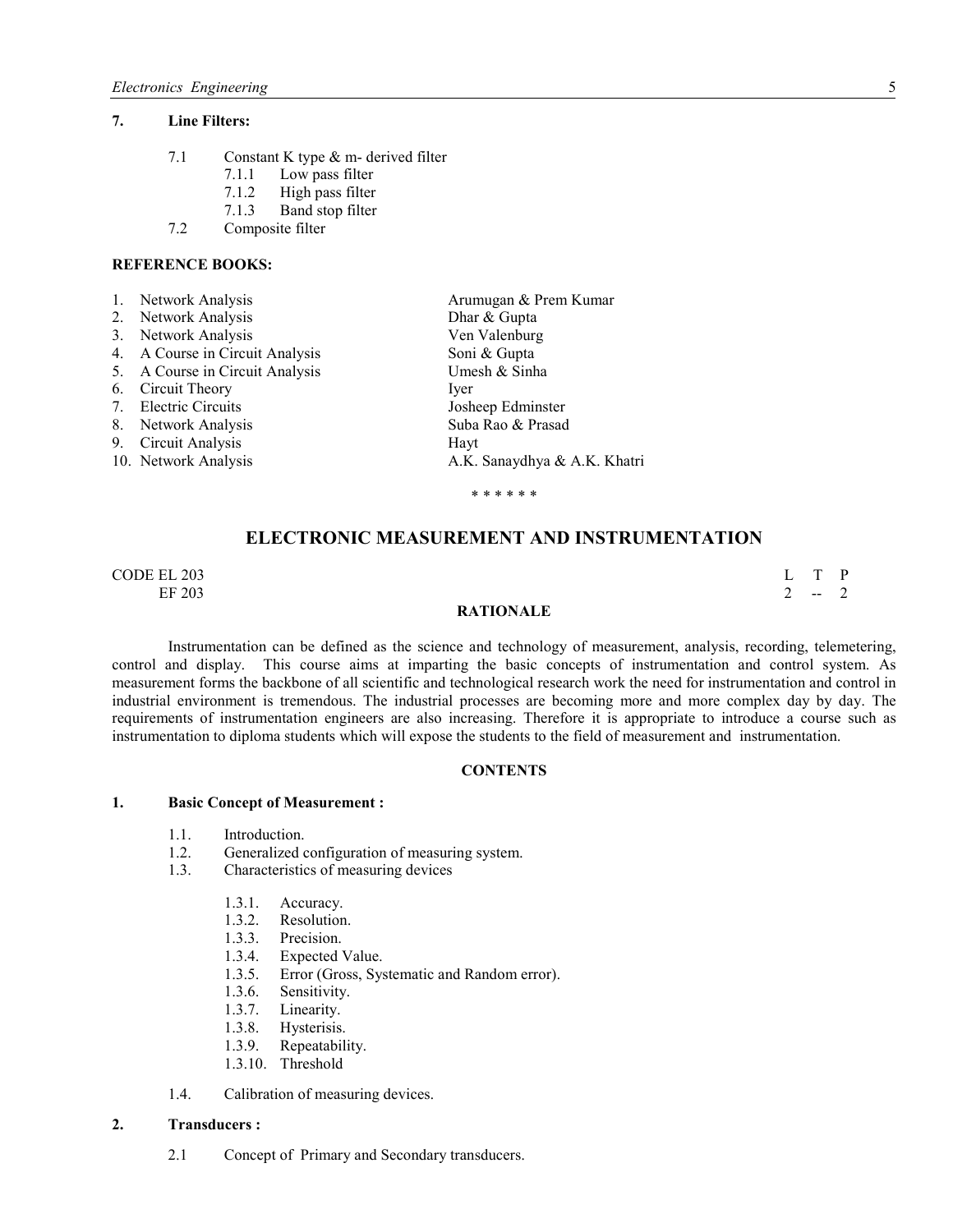- 2.2 Difference between active and passive transducer.
- 2.3 Difference between analog and digital transducer.
- 2.4 Construction and working of the following transducers and measurement of quantities such as Displacement (Linear and angular), Strain, Stress, Temperature, Pressure, Flow level, pH value.
	- 2.4.1 Potentiometers<br>2.4.2 Strain gauge (re
	- Strain gauge (resistance and semiconductor type)
	- 2.4.3 Resistance Temperature detectors (RTD)
	- 2.4.4 Thermo couples, thermistor.<br>2.4.5 Linear variable differential to
	- Linear variable differential transformer (LVDT).
	- 2.4.6 Capacitive transducer
	- 2.4.7 Load Cell
	- 2.4.8 Piezo Electric Transducer
	- 2.4.9 Photo Cells
	- 2.4.10 Photo Voltaic Cell<br>2.4.11 Techogenerator
	- Techogenerator
	- 2.4.12 Ultrasonic method for level measurement
	- 2.4.13 Electro magnetic flow meter.
	- 2.4.14 pH electrodes

# **3. Measuring Instruments :**

- 3.1 Classification of measuring instruments
- 3.2 General consideration of torques employed in indicating type instrument (deflection torque, control torque, damping torque)
- 3.3 Construction and working of voltmeter and ammeter
	- 3.3.1 Moving iron type
	- 3.3.2 Moving coil type<br>3.3.3 Rectifier type
	- Rectifier type
	- 3.3.4 Dynamometer type
- 3.4 Ohmmeter
	- 3.6.1 Series type
	- 3.6.2 Shunt type

#### **4. Range Extension and Calibration :**

- 4.1 Significance of range extension
- 4.2 Use of series and shunt multipliers<br>4.3 Multirange ammeter and voltmeter
- Multirange ammeter and voltmeter
- 4.4 Simple problems

# **5. Signal Conditioning :**

- 5.1 Introduction.<br>5.2 DC Signal C
- DC Signal Conditioning.
- 5.3 AC Signal Conditioning.<br>5.4 Brief idea of data acquisit
- 5.4 Brief idea of data acquisition system

#### **6. Control System :**

- 6.1 Concept of open loop and close loop system<br>6.2 Automatic control system
- Automatic control system
- 6.3 Transfer function
- 6.4 Block diagram reduction techniques<br>6.5 Concept of feedback control and its
- Concept of feedback control and its effects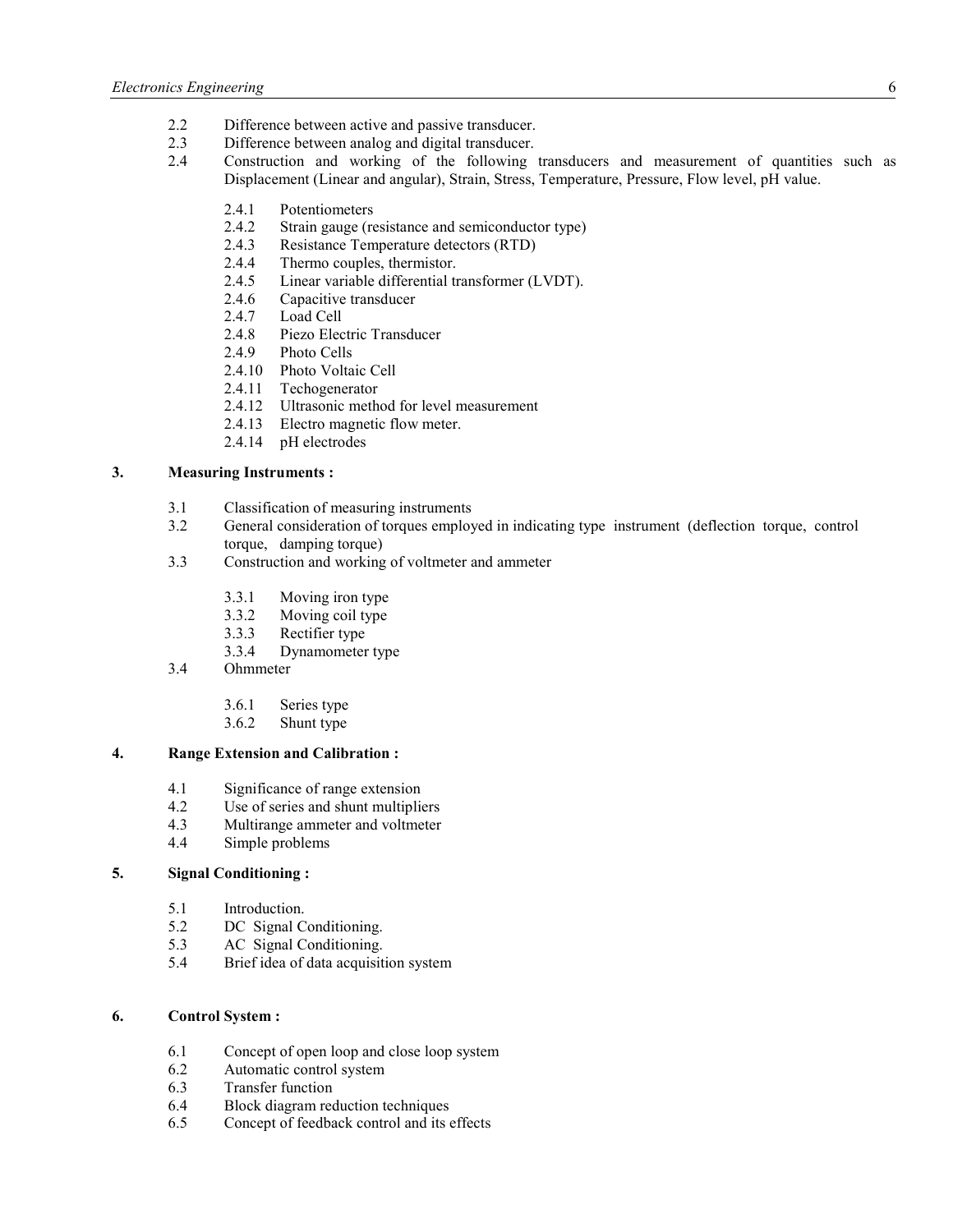# **7. Control System Components :**

- 7.1 Working principle and construction of
	- 7.1.1 Synchro Transmitter
	- 7.1.2 Synchro receiver
	- 7.1.3 Control transformer
	- 7.1.4 Construction & working principle of D.C. motor
	- 7.1.5 DC and A.C. servo motors
- 7.2 Characteristics of servo amplifier for A.C. and D.C. error signals

### **PRACTICALS**

- 1. To measure the linear and displacement by LVDT.
- 2. To measure the linear and displacement by Potentiometer.
- 3. To measure the angular displacement by RVDT Capacitive transducer.
- 4. Measurement of speed of the shaft by contact and non contact methods photo electric transducer.
- 5. Measurement of speed of the shaft by contact and non contact methods Magnetic transducer
- 6. Measurement of speed of the shaft by contact and non contact methods Techogenerator
- 7. Measurement of force by strain gauge bridge
- 8. Measurement of pH value using pH meter<br>9. Error detection by synchro pair
- Error detection by synchro pair
- 10. Measurement of temperature and draw the characteristics of following Thermocouple.
- 11. Measurement of temperature and draw the characteristics of following RTD
- 12. Measurement of temperature and draw the characteristics of following Thermister
- 13. To draw the torque and speed curve for servo motor.
- 14. Measurement of level by capacitive transducer.
- 15. To observe the output wave form of synchro transmitter on CRO and find the electrical zero.
- 16. Use of series multiplier for voltage range extension.
- 17. Use of shunt multiplier for current range extension.

#### **REFERENCE BOOKS :**

- 1. Automatic Control System B.C. Kuo.
- 2. Control System Engineering I.J. Nagrath & Gopal
- 3. A Course in Electrical & Electronics A.K. Shawney. Measurement & Instrumentation.
- 4. Instrumentation Measurement and Feed Back Barry E Jones.
- 5. Instrumentation Devices and System C.S. Ranga, Sharma, Mani.
- 6. Instrumentation. R.K. Jain.
- 7. Control Engineering N.M. Morris
- 8. Measurement Systems Application & Design. E.O. Deoblin.
- 9. Electronic Instruments Helpric Cooper

\* \* \* \* \*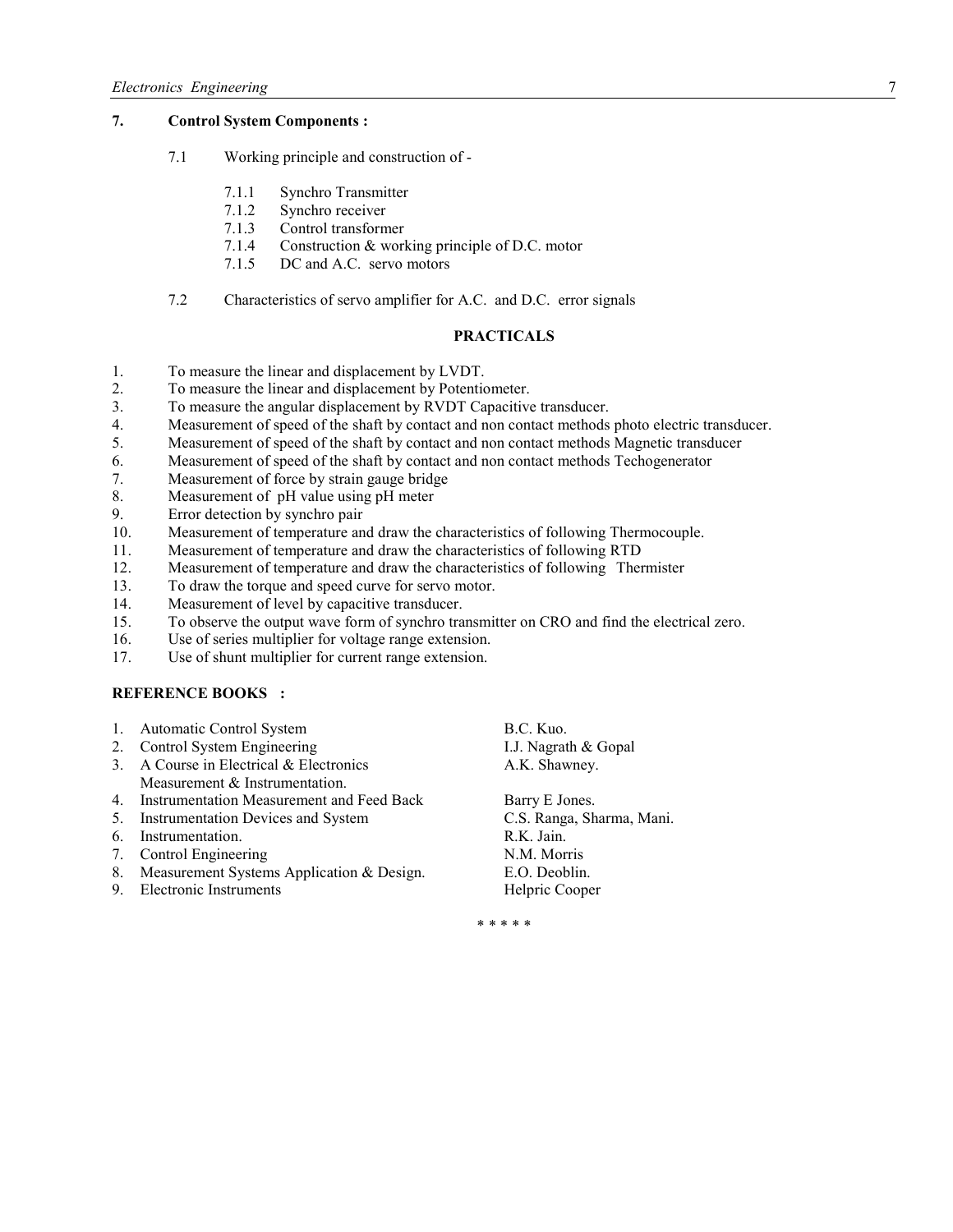# **ELECTRONIC DEVICES AND CIRCUITS**

#### CODE EL 204 L T P EF 204 2  $-2$

#### **RATIONALE**

 Today is the day of electronics. This subject covers the basic concept of electronics for engineers, this subject is foundation of electronics which helps the student to study the other subject.

#### **CONTENTS**

#### **1.** Semiconductor and PN Junction :

- 1.1 Metal, non metals and semiconductors and their Energy Band Diagram.
- 1.2 Intrinsic and Extrinsic Semiconductors.
- 1.3 Effect of temperature on extrinsic semiconductor
- 1.4 Energy band diagram of extrinsic semiconductor<br>1.5 Fermi Level and fermi dirac distribution
- Fermi Level and fermi dirac distribution
- 1.6 Drift and diffusion current
- 1.7 Hall effect<br>1.8 P-N Junction
- P-N Junction Diode
	- 1.8.1 Space charge region, Barrier potential and effect of temperature 1.8.2 Energy band diagram
	- Energy band diagram
	- 1.8.3 Biasing of diode.
	- 1.8.4 V-I characteristics
	- 1.8.5 Static and dynamic resistance
	- 1.8.6 Transition and diffusion capacitance
	- 1.8.7 Zenner and Avalanche breakdown

#### 1.9 Working, characteristics and application of

- 1.9.1 Tunnel diode
- 1.9.2 Zener diode
- 1.9.3 Varactor diode
- 1.9.4 Photo diode
- 1.9.5 Light emitting diode (LED)
- 1.10 Photo conductors
- 1.11 Cds photo conductive cells and photo voltaic cell.

#### **2. Bipolar Junction Transistor (BJT) :**

- 2.1 Working of PNP & NPN transistor
	- 2.1.1 Charge transport phenomenon
	- 2.1.2 Transistor amplifying action
	- 2.1.3 Relation between different currents in a transistor
	- 2.1.4 Simple problems
- 2.2 Configuration of transistor (CB, CE and CC)
- 2.3 Behavior of BJT in Active, Cut off and Saturation regions
	- 2.3.1 Transistor as a switch
	- 2.3.2 Transistor as an amplifier
- 2.4 Low frequency and small signal hybrid model of BJT.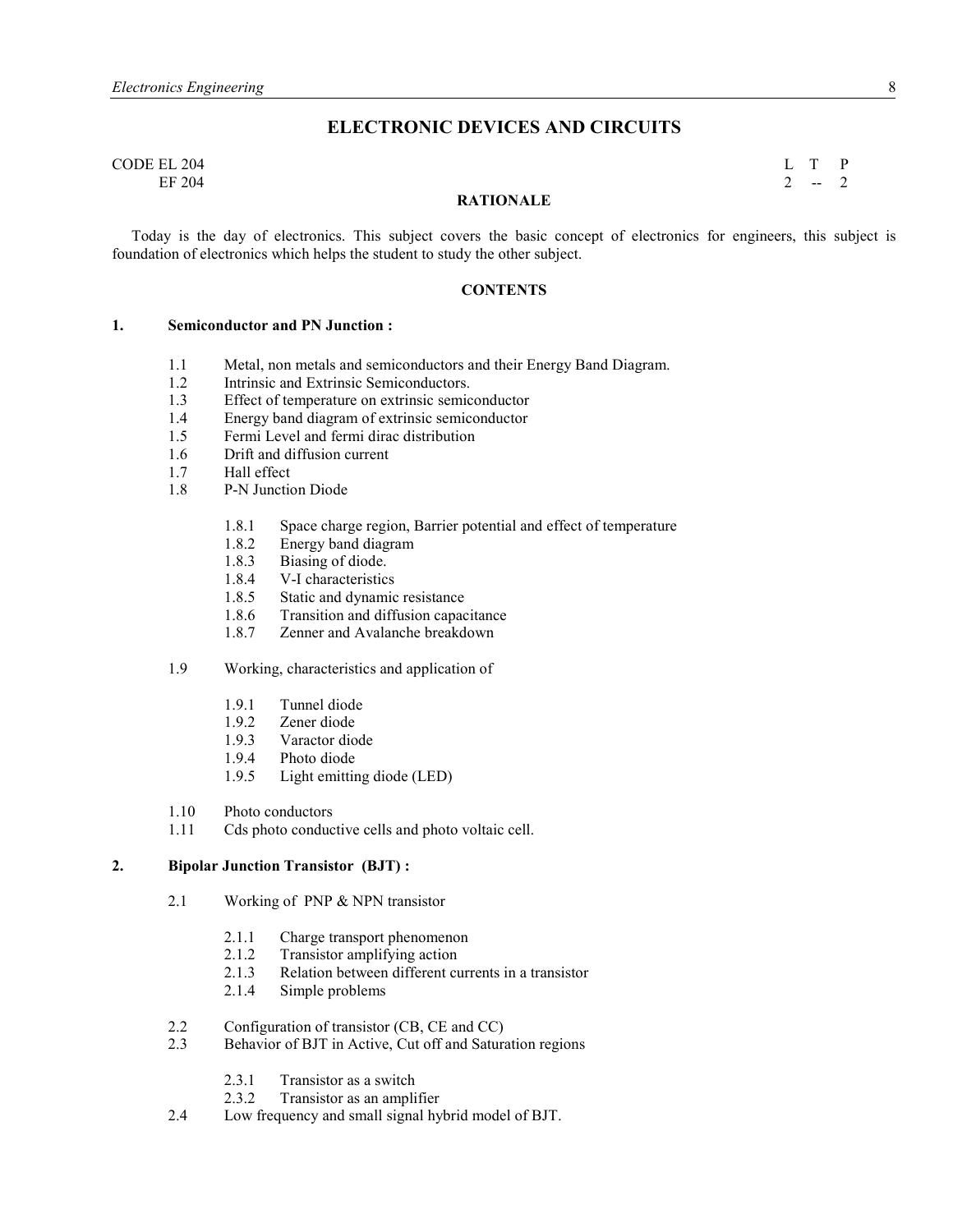# **3. Transistor Biasing and Bias Stability :**

- 3.1 D.C. and A.C. Load line.
- 3.2 Operating point and its stability<br>3.3 Factors affecting bias stability
- Factors affecting bias stability
- 3.4 Stability factors
- 3.5 Bias stabilization
- 3.6 Calculation of operating point and stability factor for
	- 3.6.1 Fixed Bias Circuit.
	- 3.6.2 Collector to base biasing.
	- 3.6.3 Voltage Divider biasing (Self bias)
- 3.7 Bias Compensation techniques using
	- 3.7.1 Diode.
	- 3.7.2 Thermistor and Sensistor.
- 3.8 Thermal stability and Thermal runaway

# **4. Field Effect Transistor :**

- 4.1 Construction, operation and characteristics of JFET, E and D MOSFET 4.2 Biasing of FET
- Biasing of FET
- 4.3 Small signal model of JFET<br>4.4 Terminology used with JFET
- Terminology used with JFET
- 4.5 Precaution for handling of MOSFETs

#### **5. Rectifiers and Power Supplies :**

- 5.1 Working of rectifiers
	- 5.1.1 Half wave rectifier
	- 5.1.2 Centre tape full wave rectifier
	- 5.1.3 Bridge rectifier
- 5.2 Analysis of rectifiers (for all type)
	- 5.2.1 Calculations for average and RMS values
	- 5.2.2 PIV of diodes
	- 5.2.3 Ripple factor
	- 5.2.4 Regulation and efficiency
- 5.3 Calculation of ripplefactor and working of following filters:
	- 5.3.1 Capacitance filter
	- 5.3.2 Inductance filter
	- 5.3.3 L-C and  $\pi$  (Pie) filters
- 5.4 Voltage Multipliers
- 5.5 Regulated power supply using zener diode
	- 5.5.1 Simple problems on zener regulator.

#### **6. Filter Circuits :**

- 6.1 R-C circuit as high pass and low pass circuit
- 6.2 High pass circuit as a differentiator<br>6.3 Low pass circuit as an integrator
- Low pass circuit as an integrator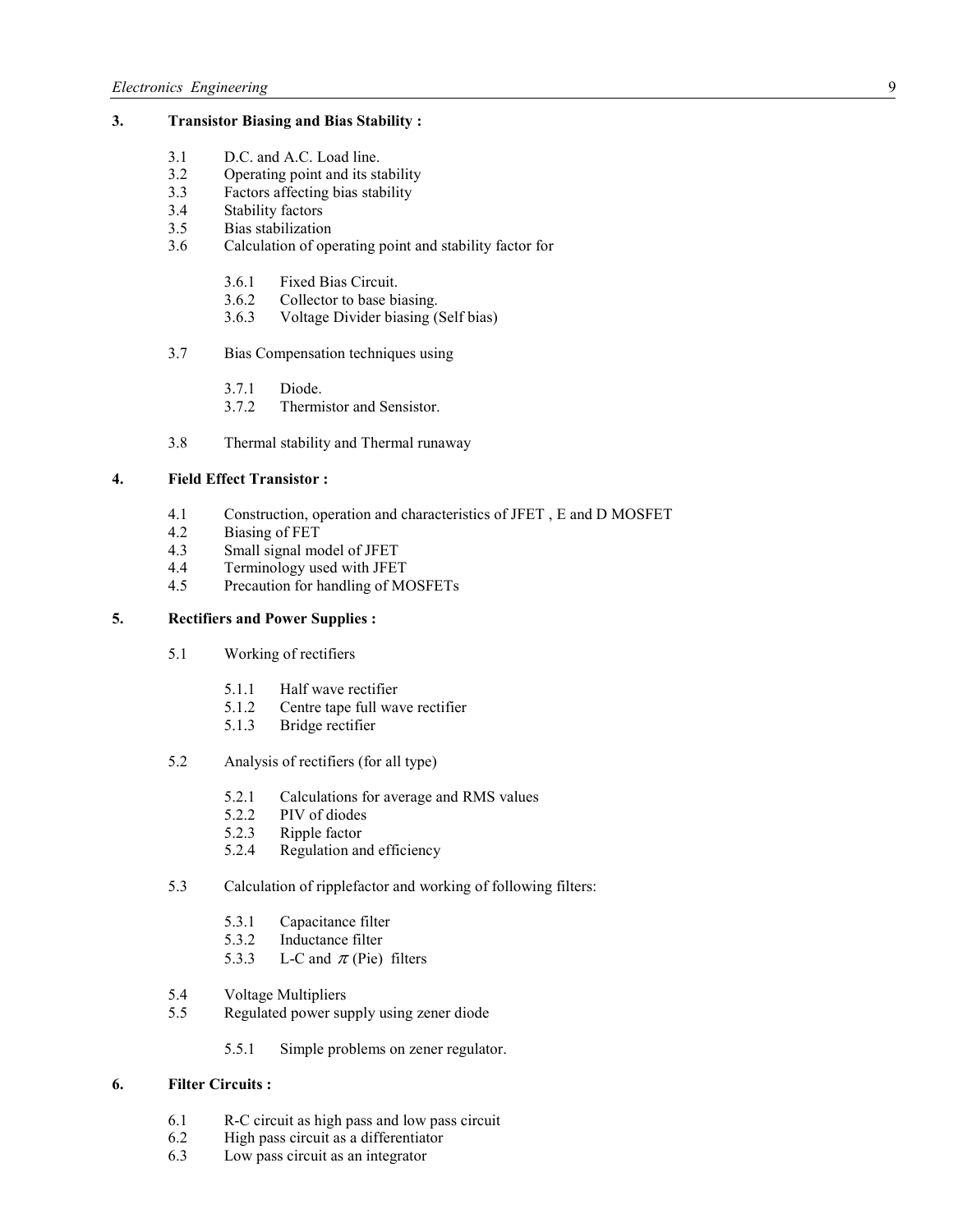- 6.4 Response of high pass filter for step, pulse and square wave input (brief)
- 6.5 Response of low pass circuit for step, pulse and square wave input

# **7. Clipper and Clamping Circuit :**

- 7.1 Various clipping circuits using ideal diode<br>7.2 Transfer characteristics
- Transfer characteristics
- 7.3 Transistor clippers
- 7.4 Clamping circuit and its application as a staircase wave form generator

#### **PRACTICALS**

- 1. To plot the V-I characteristics of P-N diode and LED.
- 2. To plot the V-I characteristics of zener diode and study of zener diode regulator circuit
- 3. To plot the V-I characteristics of PNP transistor in CB, CE and CC configuration
- 4. To plot the V-I characteristics of NPN transistor in CB, CE and CC configuration and calculate h-parameter for CE configuration.
- 5. Study of the different biasing circuits and observe the effect of component variation on operating point
- 6. Study of half wave and full wave rectifiers.
- 7. Study of bridge rectifier.
- 8. To study the filter circuits and measure the ripple factor.
- 9. To plot the V-I characteristics of JFET.
- 10. To plot the V-I characteristics of MOSFET.
- 11. To study the voltage multipliers.
- 12. To Study Emitter follower circuits and measure its input and output impedances
- 13. To study the behavior of Cds photo conductive, photo voltaic cell and photo conductors
- 14. Design a RC high pass filter for a given frequency
	- 14.1 Plot its frequency response
- 14.2 Observe it as a differentiator (for different time constant)<br>15. Design a RC low pass filter for a given frequency
- Design a RC low pass filter for a given frequency
	- 15.1 Plot its frequency response
	- 15.2 Observe it as an integrator (for the different time constant)
- 16. Observe the wave forms of various clipping circuit
- 17. Observe the wave forms of various clamping circuits

### **REFERENCE BOOKS:**

|             | Electronic Devices & Circuits       | Millman & Halkias            |
|-------------|-------------------------------------|------------------------------|
| $2_{\cdot}$ | Electronic Devices & Circuits       | G.K. Mittal                  |
|             | Electronic Devices & Circuits       | A.Mottershed                 |
| 4.          | <b>Functional Electronics</b>       | K.V. Ramanan                 |
| 5.          | Electronic Devices & Circuits       | Mathur, Kulshrestha & Chadda |
| 6.          | Electronic Devices & Circuits       | Sanjeev Gupta                |
| 7.          | Pulse & Wave Shaping Circuits.      | Millman & Taub.              |
| 8.          | Pulse Circuits                      | Rajul Singhal                |
| 9.          | Pulse & Digital Circuits            | K.K. Agarwal                 |
|             | 10. Electronic Devices & Circuits   | G.K. Mithal                  |
|             | 11. Wave Shaping & Digital Circuits | Agarwal & Rai                |
|             |                                     |                              |

12. Pulse & Wave Shaping Circuits G.L. Verma

\* \* \* \* \*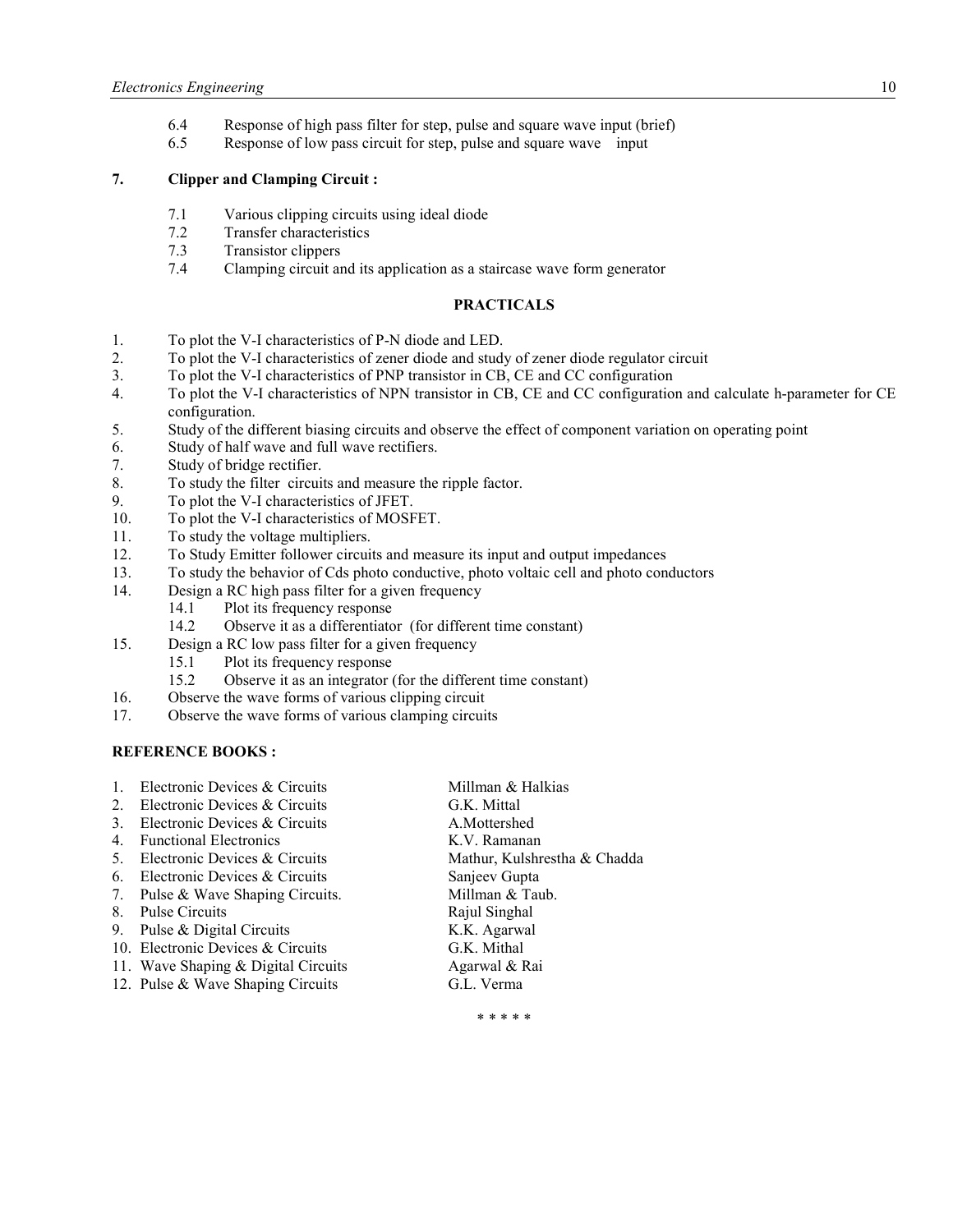# **DIGITAL ELECTRONICS**

| CODE EL 205 |                  | $I$ T P |
|-------------|------------------|---------|
| EF 205      |                  | $2 - 2$ |
|             | <b>DATIONALE</b> |         |

#### **RATIOALE**

Basic digital electronics is the requirement of modern computer, microprocessor and digital communication systems. On account of reliability and accuracy digital electronic systems are replacing conventional analog systems. A diploma pass out having knowledge of digital system will be useful to the industries.

#### **CONTENTS**

#### **1. Introduction :**

- 1.1 Digital signal and its representation
- 1.2 Advantages of digital techniques

#### **2. Boolean Algebra :**

- 2.1 Historical review logical statements, logical constants and variables, truth table 2.2 Boolean operators
- 2.2 Boolean operators<br>2.3 Postulates of Boole
- 2.3 Postulates of Boolean algebra<br>2.4 Laws of Boolean algebra
- 2.4 Laws of Boolean algebra<br>2.5 Duality theorem
- Duality theorem
- 2.6 De' Morgan's theorem<br>2.7 Simplification of Book
- Simplification of Boolean expressions
- 2.8 Verification of Boolean expressions using truth table

#### **3. Logic Gates :**

- 3.1 Introduction<br>3.2 Symbol and
- Symbol and truth table of NOT, AND, OR, NAND, NOR, EX-OR and EX-NOR gates
- 3.3 Universal gates
- 3.4 Positve, negative and tristate logic<br>3.5 Classification & Characteristics of
- Classification & Characteristics of digital ICs
- 3.6 Brief idea of RTL, DTL, TTL, CMOS logic families & there comparison

#### **4. Minimization Techniques ( K-Mapping) :**

- 4.1 Representation of Boolean expression min. and max. term SOP, POS 4.2 Conversion of truth tables in POS and SOP form
- Conversion of truth tables in POS and SOP form
- 4.3 Karnaugh map upto 4 variables implication of logic function with and without don't care conditions
- 4.4 Realization of logic diagrams using NAND/NAND, NOR/NOR gate

#### **5. Combinational Logic Design :**

- 5.1 Binary half and full adder
- 5.2 Binary half and full subtractor<br>5.3 Binary serial, parallel and BCI
- 5.3 Binary serial, parallel and BCD adder
- 5.4 Parity bit generator and checker<br>5.5 Binary comparator
- 5.5 Binary comparator
- 5.6 Multiplexer
	- 5.6.1 4 to 1 multiplexer
	- 5.6.2 8 to 1 multiplexer
	- 5.6.3 16 to 1 multiplexer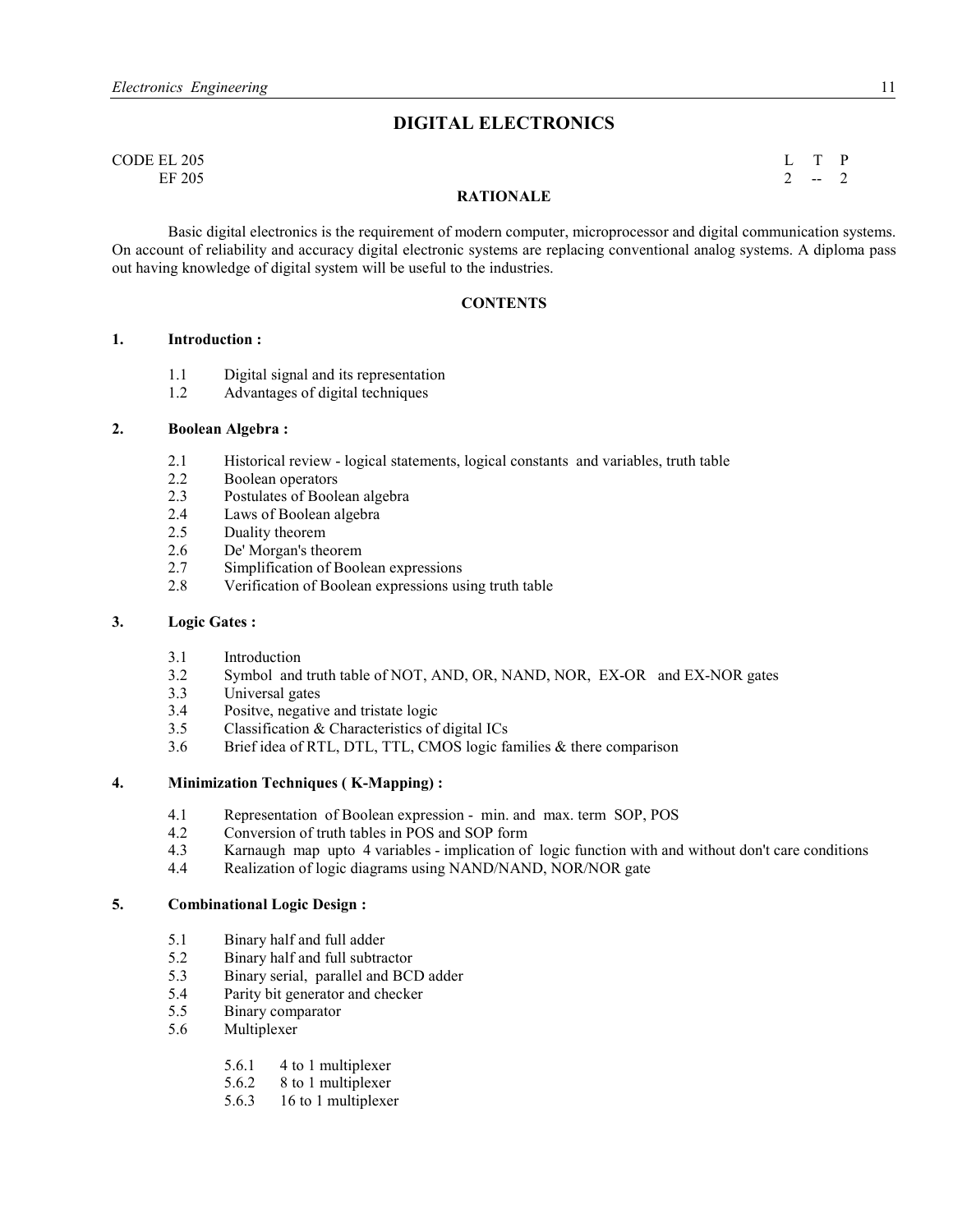- 5.7 Demultiplexer
	- 5.7.1 1 to 4 Demultiplexer
	- 5.7.2 1 to 8 Demultiplexer<br>4.7.2 1 to 16 Demultiplexer
	- 1 to 16 Demultiplexer
- 5.8 Encoder
	- 5.8.1 Decimal to BCD
	- 5.8.2 Gray to BCD
- 5.9 Decoder
	- 5.9.1 BCD to Decimal
	- 5.9.2 BCD to seven segment
	- 5.9.3 BCD to gray

#### **6. Sequential Systems :**

- 6.1 Introduction
- 6.2 Symbol, logic circuit, truth table of R-S, J-K, M/S J-K,D,T flip-flops
- 6.3 Edge and level triggering
- 6.4 Shift registers
	- 6.4.1 Left, right and bi-direction
	- 6.4.2 Series and parallel
	- 6.4.3 Universal shift register
- 6.5 Asynchronous and synchronous counters up, down and up-down
- 6.6 Mod counters Mod 5, Mod 9, decade counter
- 6.7 Ring counters, Johnson counter
- 6.8 Use of shift register for simple binary multiplication and division.
- 6.9 Programmable logic device (PLD)
	- 6.9.1 Programmable logic array (PLA)
	- 6.9.2 Programmable Array logic (PAL)

# **PRACTICALS**

- 1. Verify the truth tables of NOT, AND, OR
- 2. Verify the truth tables NAND, NOR, EX-OR, EX-NOR gates
- 3. Design a NOT, AND, OR
- 4. Design a EX-OR, EX-NOR gates using universal gates
- 5. Design a binary half and full adder
- 6. Design a binary half and full subtractor
- 7. Study of BCD to 7 segment decoder
- 8. Verify the truth table of RS, D
- 9. Verify the truth table J-K, M/S J-K, D, T flip-flops.<br>10. Study of asynchronous binary ripple up. down and
- Study of asynchronous binary ripple up, down and up-down and different mod counters
- 11. Study of synchronous counters
- 12. Study of decade counter<br>13. Study of programmable of
- Study of programmable counter
- 14. Study of a shift register using flip flops
- 15. Study of ring counter using flip flops
- 16. Study of twisted ring counter.
- 17. Study of PLD.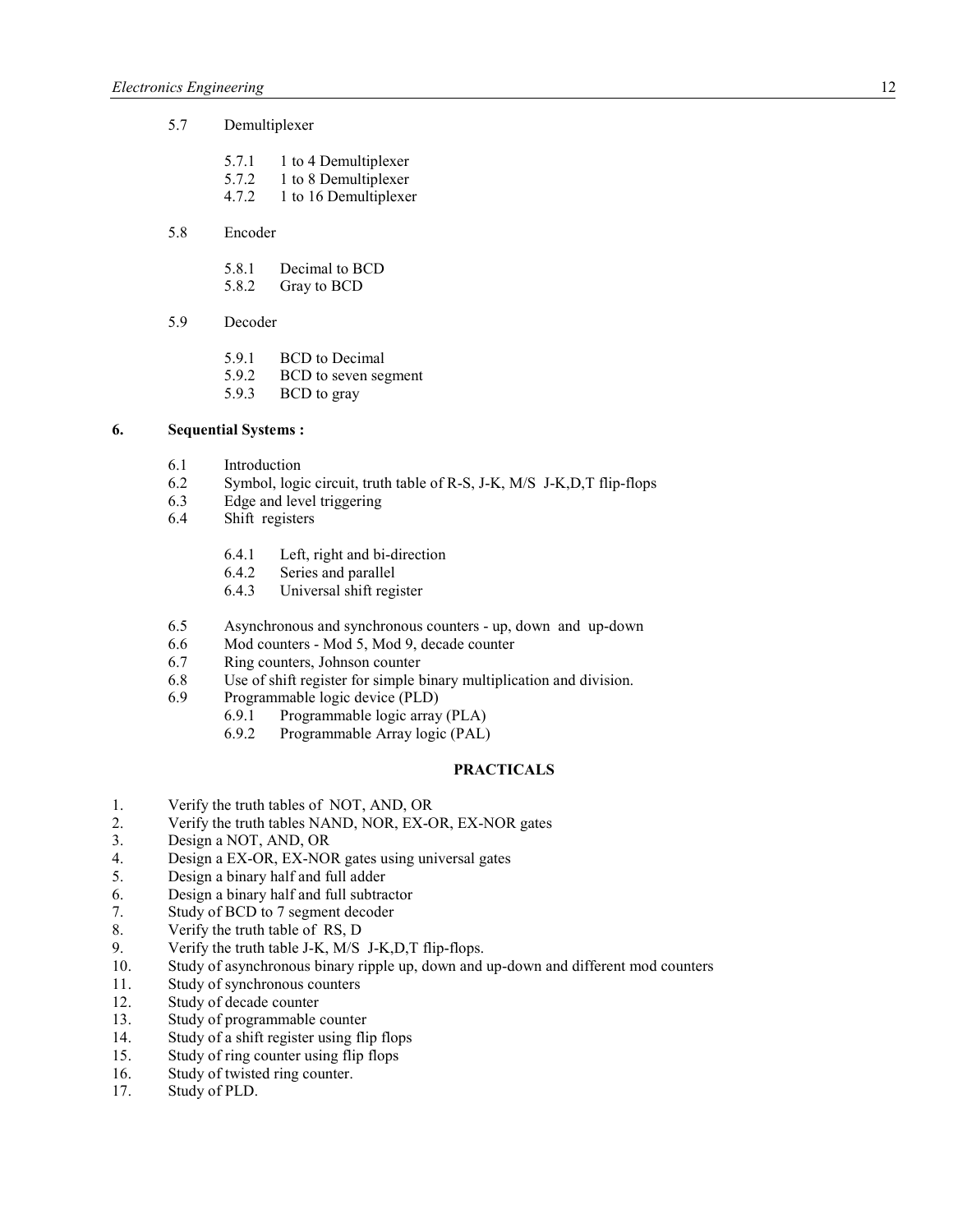#### **REFERENCE BOOKS:**

| 1.             | Digital Principles & Applications          | Malvino Leach.    |
|----------------|--------------------------------------------|-------------------|
| 2.             | Integrated Electronics                     | Millman & Halkias |
| 3 <sub>1</sub> | Digital Electronics                        | T.C. Bartee       |
|                | 4. Digital Electronics Practice Using IC's | R.P. Jain.        |
| 5.             | <b>Modern Digital Electronics</b>          | R.P. Jain         |
| 6.             | Digital Electronics                        | L. Solanki        |
|                | 7. Digital Intregrated Circuit             | K.R. Botker       |
| 8.             | Digital Design                             | Flloyd            |
| 9.             | Digital Logic Design                       | Morris Mano.      |
|                |                                            | * * * * *         |

# **WAVE PROPAGATION AND COMMUNICATION ENGINEERING**

 $\Box$  CODE EL 206 L T P EF 206 2  $-2/2$ 

#### **RATIONALE**

 For the transmission and reception of signals in industry and domestic life the basic knowledge of communication engineering is essential. The study of the subject provides the basic knowledge of various modulation, demodulation technique which further provide the fundamentals to understands the operation of communication systems. Detailed knowledge of radio receiver is also included in the syllabus.

#### **CONTENTS**

#### **1. Introduction :**

- 1.1 Basic component of communication
- 1.2 Definition of modulation
- 1.3 Need of modulation in communication
- 1.4 Definition of AM, FM, PM, PAM, PPM, PWM and PCM

#### **2. EM Wave Propagation :**

- 2.1. Ground Wave propagation and effect of curvature of the earth.
- 2.2. Space Wave Propagation
	- 2.2.1. Line of sight distance.
	- 2.2.2. Effect of Atmosphere and Obstacles. (no derivation)
- 2.3. Sky Wave Propagation
	- 2.3.1. Ionospheric and its characteristics<br>2.3.2. Critical frequency
	- Critical frequency
	- 2.3.3. Effect of the Earth's magnetic field on ionospheric propagation
	- 2.3.4. MUF and Skip distance.<br>2.3.5. Ionospheric absorption a
	- Ionospheric absorption and disturbances.
	- 2.3.6. Atmospheric noise.
	- 2.3.7. Scatter propagation.<br>2.3.8. Fading of Radio Wa
	- Fading of Radio Waves. (no derivation)

#### **3. Antennas :**

- 3.1 Principle of Radiation.
- 3.2 Resonant and non resonant antennas.
- 3.3 Radiation Pattern of  $\lambda/2$ ,  $\lambda$  and  $3\lambda/2$  dipoles. Effect of ground on  $\lambda/2$  dipole.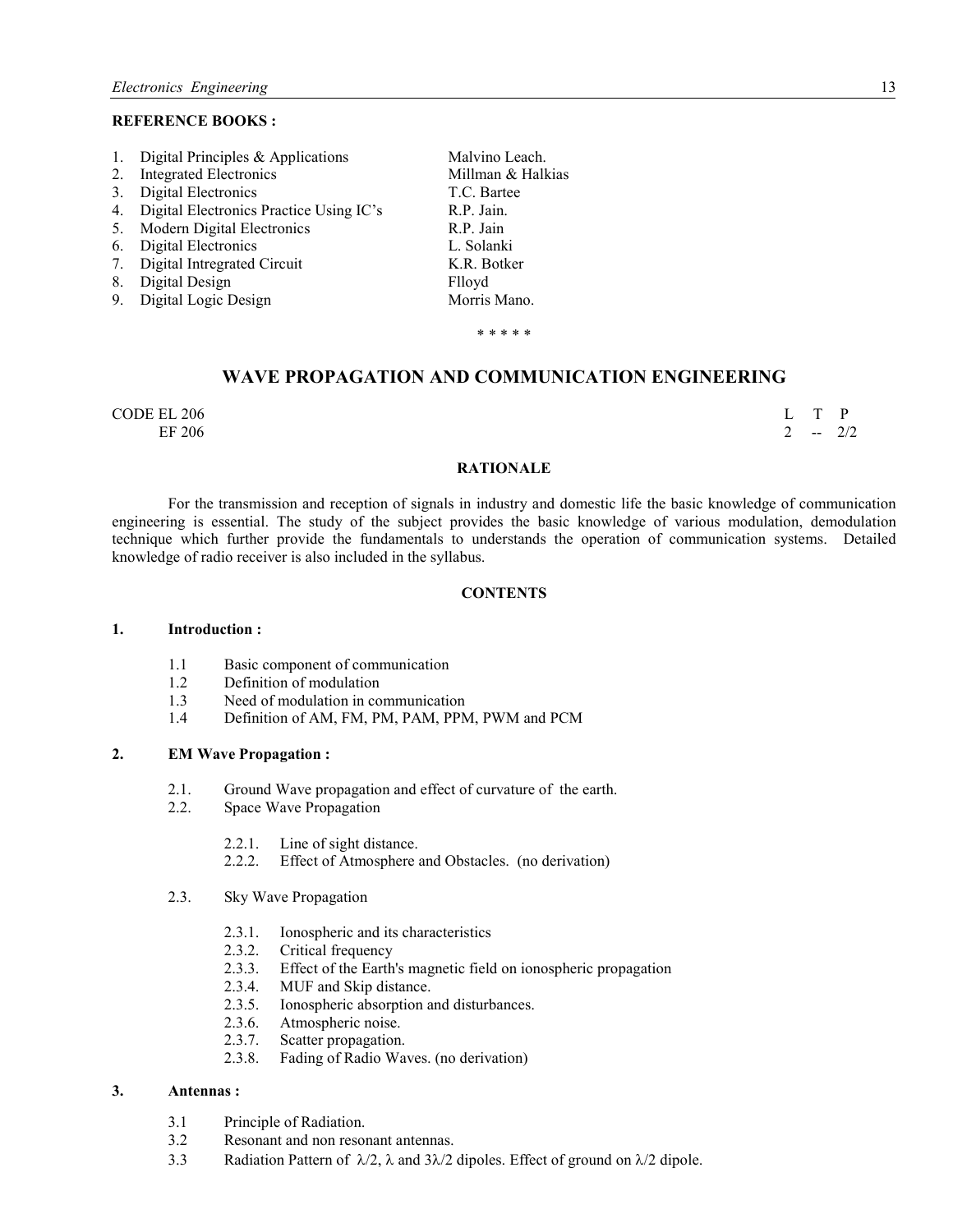- 3.4 Radiation pattern of grounded  $\lambda/4$ ,  $\lambda/2$ , and  $\lambda$  dipole.<br>3.5 Radiation resistance total resistance efficiency bean
- Radiation resistance, total resistance, efficiency, beam width, gain, aperture area of an antenna. (no derivation)
	- 3.5.1 Antenna Array -
	- 3.5.2 Principle of Pattern Multiplication
	- 3.5.3 Broad Side array
	- 3.5.4 End Frire array
- 3.6 Folded dipole and Rhombic antenna.
- 3.7 Yagi antenna and parasitic elements
- 3.8 Log Periodic and Loop antenna.<br>3.9 Parabolic antennas and Horn ante
- Parabolic antennas and Horn antenna

#### **4. oise and Cross Talk :**

- 4.1 Classification of noise
	- 4.1.1 Atmospheric noise<br>4.1.2 Shot noise
	- 4.1.2 Shot noise<br>4.1.3 Thermal no
	- Thermal noise
	- 4.1.4 Transit time noise
	- 4.1.5 Miscellaneous noise
- 4.2 Noise figure<br>4.3 Concept of c
- Concept of cross talk
- 4.4 Cross-talk elimination techniques

### **5. Amplitude Modulation :**

- 5.1 Derivation of AM wave equation<br>5.2 Modulation index for sinusoidal A
- 5.2 Modulation index for sinusoidal AM
- 5.3 Frequency spectrum for sinusoidal AM
- 5.4 Total power in AM wave.<br>5.5 Effective voltage and currency
- 5.5 Effective voltage and current for sinusoidal AM
- 5.6 BJT collector amplitude modulator<br>5.7 General idea of carrier and sidebane
- 5.7 General idea of carrier and sideband suppression<br>5.8 Balance modulator circuits
- 5.8 Balance modulator circuits
	- 5.8.1 Using diode
	- 5.8.2 Using FET
- 5.9 SSB generation by filter and phase shift methods<br>5.10 Block diagram of AM transmitter
- 5.10 Block diagram of AM transmitter

#### **6. Frequency Modulation :**

- 6.1 Derivation of FM wave equation
- 6.2 Modulation index and frequency deviation for FM
- 6.3 Frequency spectrum for sinusoidal FM
- 6.4 FET reactance and varactor diode FM modulator circuits
- 6.5 Block diagram of FM transmitter using direct and indirect method (Armstrong method)
- 6.6 Comparison of AM and FM system

# **7. Radio Receivers :**

- 7.1 Various types of receivers
- 7.2 Receiver characteristics and their measurements
- 7.3 Electronic tuning system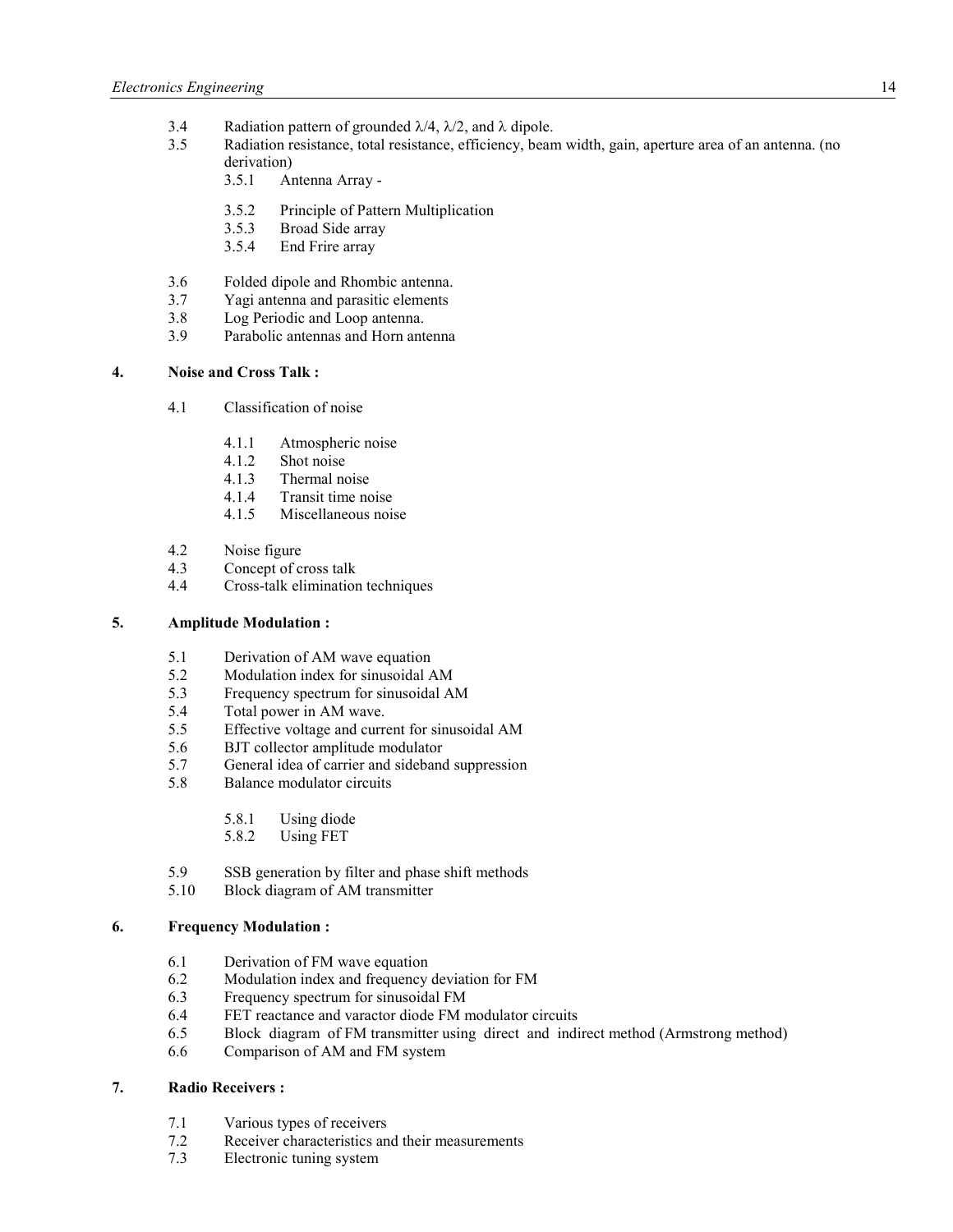- 7.4 AM demodulator envelope detection, product demodulator (SSB detection circuit)<br>7.5 FM demodulator balance slope, Foster Seely and ratio detector circuit
- FM demodulator balance slope, Foster Seely and ratio detector circuit
- 7.6 Block diagram of Super heterodyne AM receiver
- 5.7 Block diagram of FM receiver

#### **PRACTICALS**

- 1. Generation of AM and measurement of the modulation index.
- 2. Perform the AM demodulation (Envelope detector)
- 3. Generation of F.M.
- 4. Operation of standard R.F. signal generator.
- 5. Measurement of selectivity, sensitivity, fidelity of radio receiver
- 6. Study of F.M. demodulation.<br>7. Alignment and tuning of a tra
- Alignment and tuning of a transistor radio receiver.
- 8. Study of AM receiver
- 9. Study of FM receiver
- 10. Study of Folded dipole antenna
- 11. Study of Yagi-uda antenna
- 12. Study of Parabolic antenna
- 13. Study of Horn Anteena
- 14. Study of Ground wave propagation (visit)
- 15. Study of space wave propagation (visit)
- 16. Study of sky wave propagation (visit)
- 17. Fault finding exercise in a radio receiver.

#### **REFERENCES BOOKS :**

| 1.                              | Communication System.                        | George Kannedy. |
|---------------------------------|----------------------------------------------|-----------------|
| 2.                              | Radio Engg.                                  | G.K. Mithal.    |
| 3 <sub>1</sub>                  | Electronic Communications.                   | Roddy & Coolen. |
| 4.                              | Carrier Communication                        | N. N. Biswas    |
| 1.                              | Electronic Communication System              | Kennedy         |
| 2.                              | Radio Engineering                            | Terman          |
| 3.                              | Electro Magnetic Waves and Radiating Systems | Jordan Balman.  |
| 4.                              | Antennas                                     | Kraus           |
| 6.                              | Antenna & Wave Propagation                   | K D Prasad      |
| $7_{\scriptscriptstyle{\circ}}$ | Transmission Lines & Networks                | Umesh Sinha     |
| 8.                              | Basic Communication Engineering              | A.K. Sanadhya   |
|                                 |                                              |                 |

#### **\* \* \* \* \***

#### **MICROPROCESSOR**

| CODE EL 207 |                    |                          | T P    |
|-------------|--------------------|--------------------------|--------|
| EF 207      |                    | <b>Contract Contract</b> | $\sim$ |
|             | <b>DATION AT R</b> |                          |        |

# **RATIOALE**

The development of semiconductor technology has revolutionized the branch of electronics, starting from small scale integrated circuit (SSI), where the complete C.P.U on a single chip which is known as microprocessor has changed the concept of automation as well as has proved itself as a very cost effective and reliable, alternate for automation. Due to this reason the computers and microprocessor based equipment's are invading into every walk of life. In advance technology of electronics field it must be necessary the knowledge of microprocessors and their application for the students of electronics, where the students exposed to the concept of microprocessor programming, interfacing and designing of microprocessor based system.

#### **CONTENTS**

#### **1. umber System :**

- 1.1 Decimal, binary, octal and hexa-decimal number system
- 1.2 Conversion of a number from one system to another system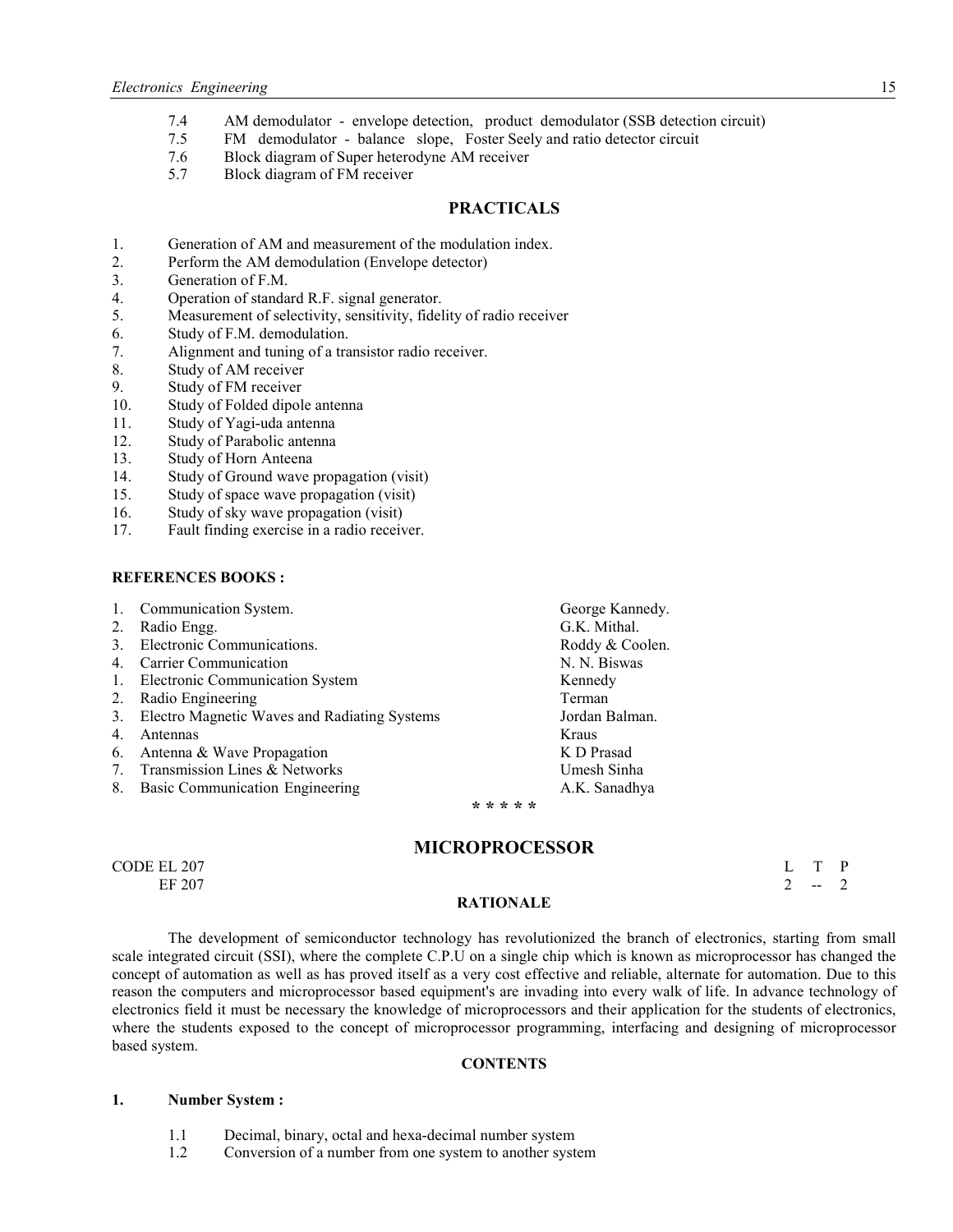- 1.3 Binary addition, subtraction and multiplication
- 1.4 Representation of positive and negative numbers
- 1.5 1's complement and 2's complement
- 1.6 Subtraction using 2's complement<br>1.7 Parity bit
- 1.7 Parity bit<br>1.8 Binary co
- 1.8 Binary codes (Gray, Excess -3, Hamming codes), ASCII code
- 1.9 Floating point number

#### **2. Introduction of Microprocessor :**

- 2.1 Microprocessor concept<br>2.2 Historical review of microsoft
- Historical review of microprocessor development
- 2.3 Organization of a micro computer

# **3. The 8085 Architecture :**

- 3.1 Internal block diagram<br>3.2 8085 signals and their f
- 8085 signals and their functions
- 3.3 Demultiplexing of buses
- 3.4 Pin configuration and logical diagram.

#### **4. 8085 Instructions and Programming :**

- 4.1 Instruction format
	- 4.1.1 Mnemonics
	- 4.1.2 Opcode and operand
	- 4.1.3 Instruction length
- 4.2 Classification of instruction
	- 4.2.1 Data transfer
	- 4.2.2 Arithmetic
	- 4.2.3 Logical
	- 4.2.4 Branching
	- 4.2.5 Machine control
- 4.3 Different interrupts of 8085 Microprocessor<br>4.4 Addressing modes
- 4.4 Addressing modes
- 4.5 Stack operation and related instructions
- 4.6 Subroutine and related instructions
- 4.7 Machine and assembly language
- 4.8 Assembly language programming
- 4.9 Debugging of programs

### **5. Memory and I/O System :**

- 5.1 Memory types<br>5.2 Memory organ
- 5.2 Memory organization<br>5.3 Basic concept of mem
- 5.3 Basic concept of memory interfacing and I/O interfacing<br>5.4 Difference between peripheral I/O and memory mapped I
- Difference between peripheral I/O and memory mapped I/O

#### **6. Instruction Execution and Timings :**

- 6.1 Instruction cycle machine cycle, T-states
- 6.2 Fetch cycle
- 6.3 Memory read and write cycle
- 6.4 I/O read and write cycle
- 6.5 Interrupt acknowledge cycle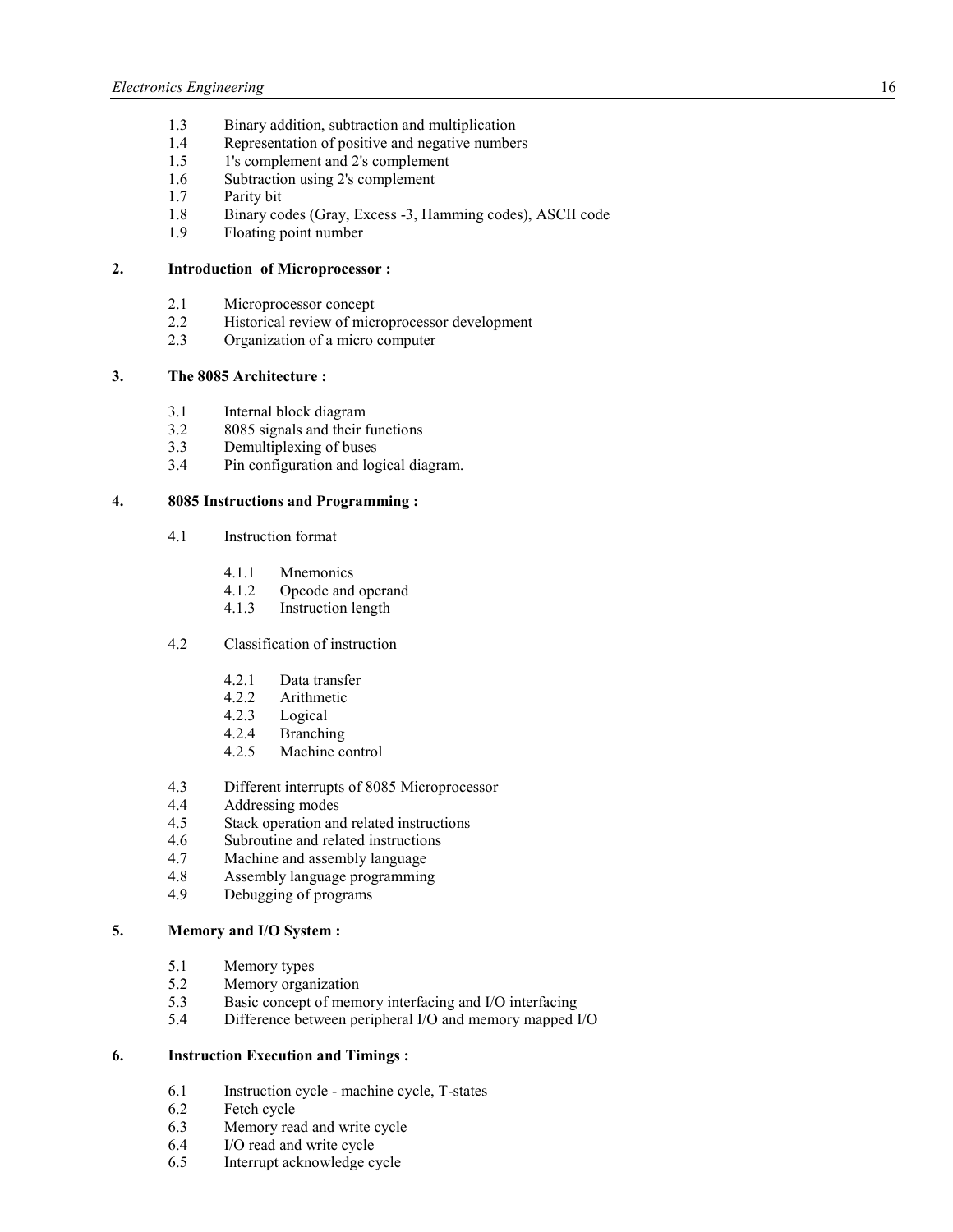- 6.6 Bus idle cycle<br>6.7 DMA cycle
- DMA cycle
- 6.8 Machine cycle with wait states.
- 6.9 Programs using delays and counters

#### **7. Limitation of 8 bit Microprocessor.**

## **PRACTICALS**

- 1. Study of 8085 microprocessor kit<br>2. Addition of two 8 bit numbers with
- Addition of two 8 bit numbers with and without carry
- 3. Subtraction of two 8 bit numbers with and without borrow
- 4. Multiplication of two 8 bit number using successive addition and resistor shifting method 5. Program to find ones compliment of 1 byte number
- Program to find ones compliment of 1 byte number
- 6. Program to find ones compliment of 2 byte number
- 7. Program to find MASK OFF for LSB and MSB compliment of 1 byte number
- 8. Program to find out square of a number.
- 9. Programs to find sum of first ten natural number involving data arrays
- 10. Programs to Generating odd numbers.<br>11. Programs to Data transfer schemes
- Programs to Data transfer schemes
- 12. Programs to Sorting of odd/even numbers.
- 13. Programs to Finding largest and smallest numbers.<br>14. Programs to Arrange data array in ascending / desc
- 14. Programs to Arrange data array in ascending / descending order 15. Programs using stack
- Programs using stack
- 16. Programs using subroutine.<br>17. Debugging of programs using
- Debugging of programs using single stepping on kit

#### **REFERENCE BOOKS:**

| $\mathbf{1}$ . | Microprocessor Architecture, Programming & Application | Gaonkar             |
|----------------|--------------------------------------------------------|---------------------|
|                | 2. Fundamentals of Microprocessors & MicroComputers    | B.Ram               |
|                | 3. Assembly Language Programming                       | A.Leventhal, Osborn |
|                | 4. Theory & Problems of Microprocessor Fundamentals    | Tokhein             |
|                | 5. Microprocessor & Peripheral Hand book               | <b>INTEL</b>        |
|                | 6. Computer Architecture $\&$ org.                     | J.P Hayes           |
|                | 7. Digital Computer Fundamentals                       | T.C.Bartee          |
|                | 8. An Introduction to Microprocessors                  | A.P.Mathur          |
|                | * * * * * *                                            |                     |

# **AUDIO AD VIDEO SYSTEM**

CODE EL 208 L T P EF 208 2 -- 2/2

#### **RATIONALE**

Entertainment electronic equipments with latest trends are essential part of modern living. Sound and video signals can be recorded and play back at any time with the help of some electronic arrangements. Thus to study all these in better manner a subject named "Audio and Video System" is included in the curriculum.

# **CONTENTS**

#### **1. Basic Components of Audio and Video :**

- 1.1 Construction & Working of Microphone
	- 1.1.1 Carbon type
	- 1.1.2 Electrodynamics type<br>1.1.3 Condenser type
	- Condenser type
	- 1.1.4 Crystal type
- 1.2 Construction & Working of Loud Speaker
	- 1.2.1 Tweeter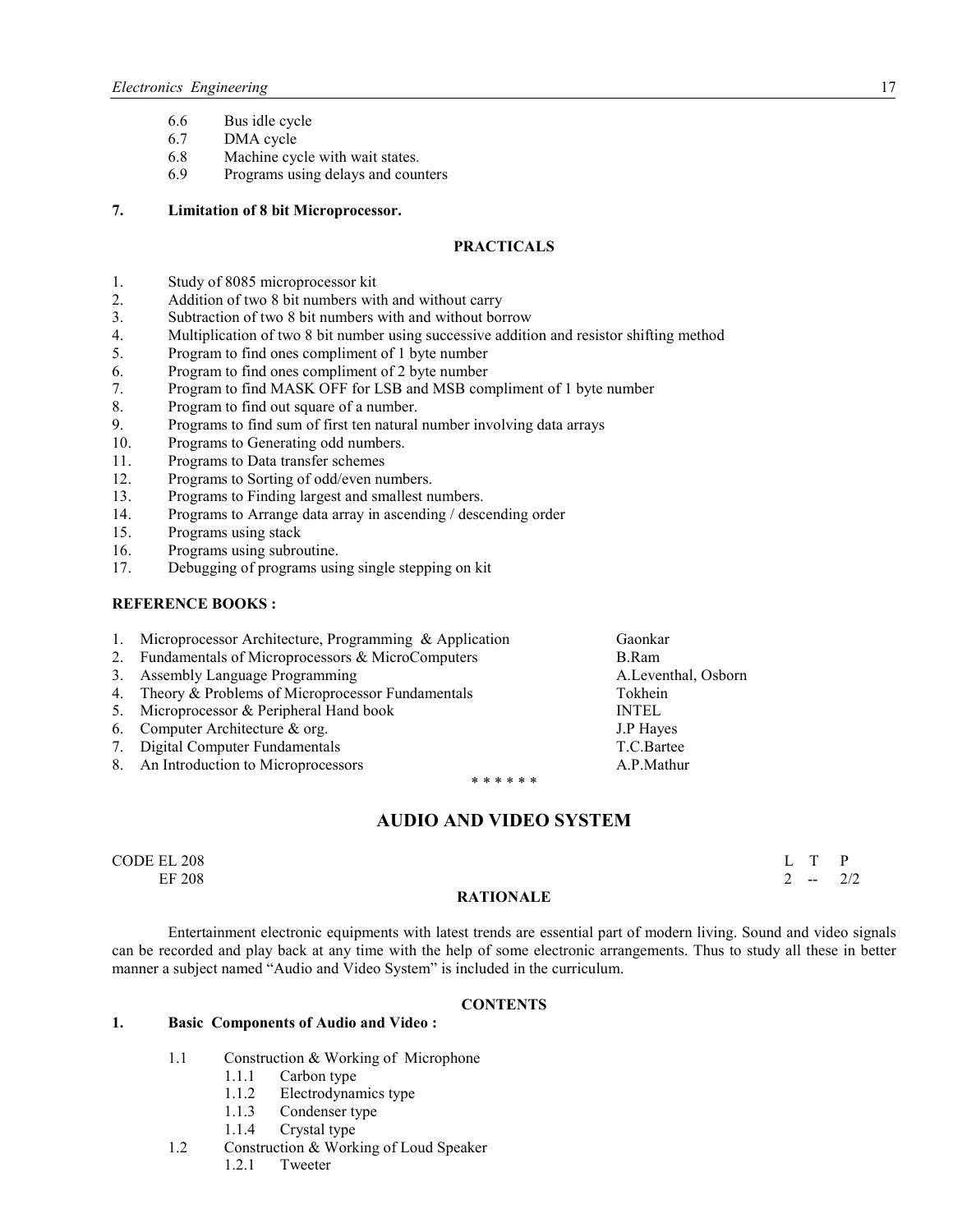- 1.2.2 Wooffer
- 1.2.3 Mid range
- 1.3 CCD Camera

# **2. HI-FI and Stereophony :**

- 2.1 Meaning of Hi-Fi
- 2.2 Basic components
- 2.3 Fundamental of sound harmonics
- 2.4 Loudness<br>2.5 Pitch
- Pitch
- 2.6 Timbre
- 2.7 Sensitivity
- 2.8 Stereophony recording<br>2.9 Broadcasting of stereop
- Broadcasting of stereophony and its reproduction
- 2.10 Active and passive audio circuits
	- 2.10.1 Volume control
	- 2.10.2 Tone control
	- 2.10.3 Bass and treble control
	- 2.10.4 Graphic equaliser
- 2.11 Basic idea about audio pre amplifier and power amplifiers

### **3. Scanning and Composite Video Signal :**

- 3.1 Scanning Process.
- 3.2 Flicker & Inter lace scanning
- 3.3 Contrast Ratio & Aspect ratio and viewing distance<br>3.4 Composite Video signal dimensions.
- Composite Video signal dimensions.
- 3.5 Horizontal and vertical sync details.
- 3.6 Scanning sequence and Function of sync pulse train.
- 3.7 TV standards for 625 line system

# **4. T.V. Signal Transmission :**

- 4.1 Modulation technique for picture and sound with reason of preferences<br>4.2 Concept of Vestigial Side Band (VSB)
- 4.2 Concept of Vestigial Side Band (VSB)<br>4.3 VSB band width and transmission effic
- VSB band width and transmission efficiency
- 4.4 TV channel B.W.
- 4.5 Positive and Negative modulation
- 4.6 Block diagram of TV transmitter
- 4.7 Interference suffered by carrier
- 4.8 TV transmitting antenna

### **5. T.V. Receiver :**

- 5.1 Principle of TV Receiver.<br>5.2 VSB reception
- 5.2 VSB reception<br>5.3 Block diagram
- 5.3 Block diagram of B/W T.V. Receiver and function of each stage<br>5.4 Balun and its construction
- 5.4 Balun and its construction

### 6. **Colour T.V.** :

- 6.1 Colour T.V. Essentials.
- 6.2 Compatibility.
- 6.3 Colour perception and three colour theory
- 6.4 Luminance, hue, saturation, chroma
- 6.5 Colour difference signal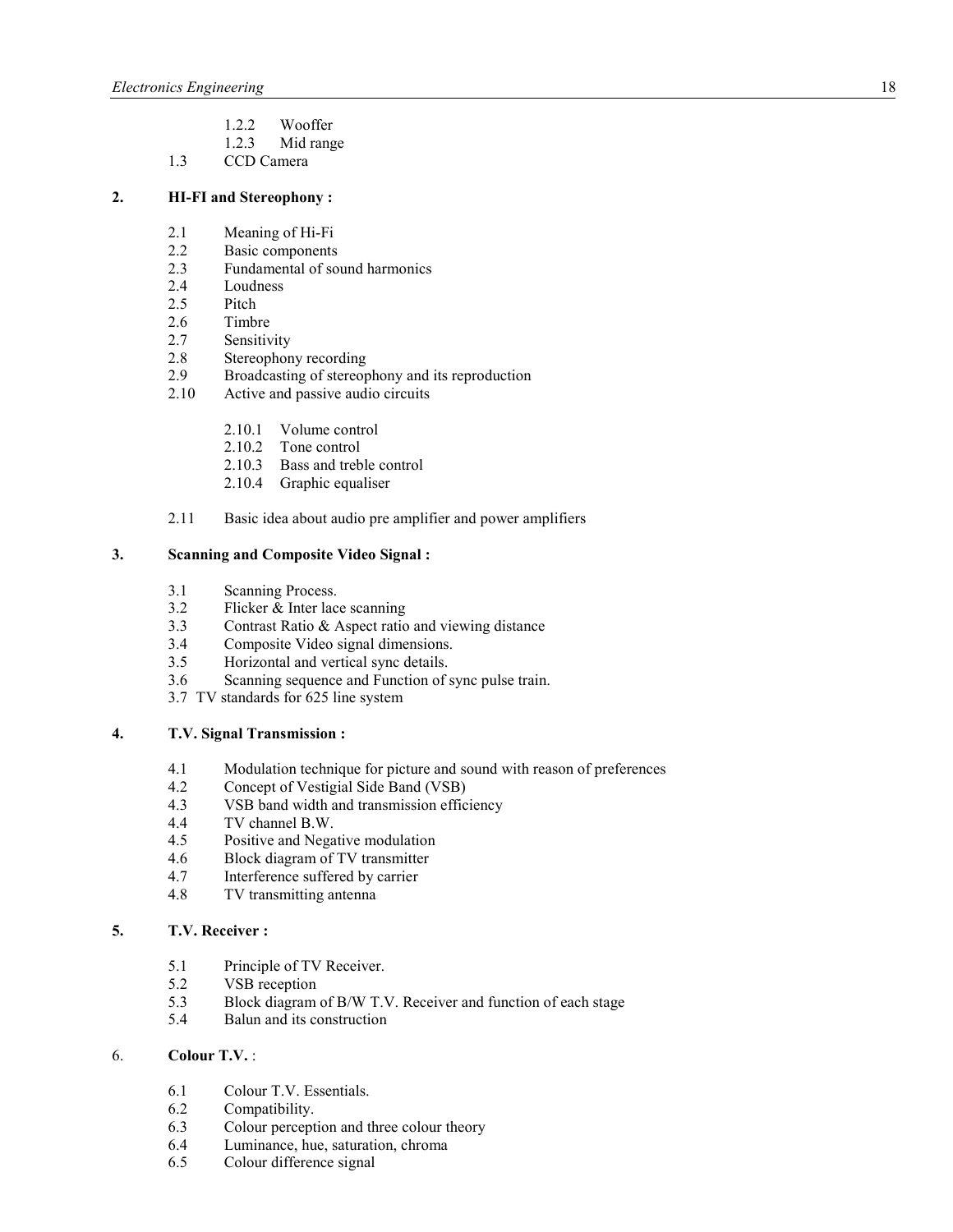- 6.6 Colour picture tube
	- 6.6.1 Delta gun
	- 6.6.2 Precision in line (PIC)<br>6.6.3 Trinitron
	- **Trinitron**
- 6.7 Colour Signal Transmission (frequency inter leaving technique)
- 6.8 Band width for Colour Signal Transmission.
- 6.9 Modulation of Colour Signals
- 6.10 Weighting factor
- 6.11 Elementary idea for NTSC, PAL, SECAM systems, their merits and demerits.

# **7.** Basic Concept of New Trends :

- 7.1 Audio CD player
- 7.2 Audio conferencing
- 7.3 Digital versatile disk (DVD)
- 7.4 Home theatre system
- 7.5 LCD & LED TV<br>7.6 Plasma TV
- Plasma TV
- 7.7 Blue ray disc
- 7.8 Simple audio and video compression techniques

# **PRACTICALS**

- 1. Study of different audio circuits volume, tone, bass, treble and equaliser
- 2. Study of audio CD player
- 3. Study of Video CD player
- 4. Installation and study of different TV receiving antennas.
- 5. Study of controls of monochrome and colour TV.
- 6. Study of picture tubes for monochrome and colour TV.
- 7. Study of different sections of monochrome TV.
- 8. Study of different sections of Colour TV and observe the waveform.
- 9. Study of setting up and alignment/adjustment of following using pattern generator.
	- 9.1 Sound IF, picture IF
	- 9.2 Vertical height adjustment, vertical linearity adjustment
	- 9.3 Horizontal linearity and size adjustment<br>9.4 Tuner adjustment
	- Tuner adjustment
- 10. I.F. alignment of TV receiver using Wobbuloscope
- 11. Trouble shooting of monochrome and colour TV receiver<br>12. Study of UHF to VHF converter.
- Study of UHF to VHF converter.
- 13. Colour adjustment of Colour TV
- 14. Visit of TV studio/Telecasting station.<br>15. Various faults of colour and B/W recei
- Various faults of colour and B/W receivers and their remedies.
- 16. Study of LCD and LED TV.
- 17. Study of DVD player

#### **REFERENCE BOOKS:**

| 1. | Audio & Video Systems                                         | A.K. Saxena & K.K. Saxena |
|----|---------------------------------------------------------------|---------------------------|
| 2. | Hand Book of Magnetic Recording                               | D. Jorgen                 |
| 3. | A Course in Electrical & Electronic Measurement & Instruments | A.K. Sawhney              |
|    | 4. Basic TV & Video System                                    | Bernard Grob              |
| 5. | Monochrome & Colour TV System                                 | R.R. Gulati.              |
|    | 6. Colour TV Principle & Practice                             | R.R. Gulati.              |
|    | 7. T.V. Engineering                                           | A.M. Dhake                |
|    | 8. T.V. Engg. Theory & Service                                | Kiver Kaufman             |
|    | 9. Basic TV Principles                                        | Bernard Grob              |
|    | 10. Audio & Video System                                      | A.K. Sanadhya             |
|    | 11. T.V. Engineering                                          | A.K. Khatri               |
|    | اب ب ب ب ب                                                    |                           |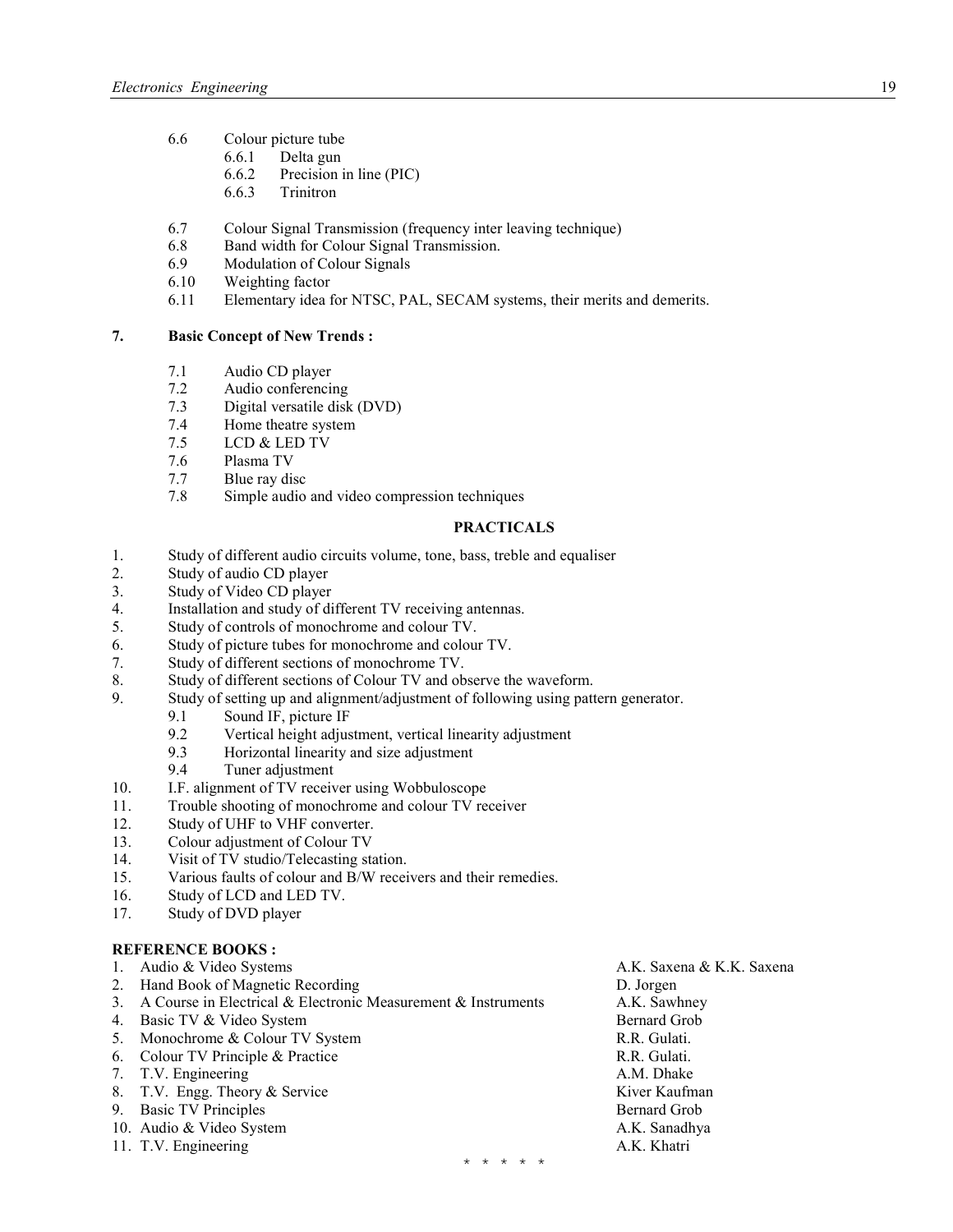**ELECTRONIC INSTRUMENTS** 

CODE EL 209 L T P EF 209 2  $-2/2$ 

#### **RATIONALE**

 In order to carry out the preventive maintenance of electronic gadgets, fault location, testing and calibration, knowledge and skill of electronic instruments is essential. The contents of this subject are to cover some of the aspects of electronic instruments.

### **CONTENTS**

#### **1. Multimeter :**

- 1.1 Principle of measurement of
	- 1.1.1 D.C. Voltage and current
	- 1.1.2 A.C. Voltage and current
	- 1.1.3 Resistance
- 1.2 Calculation of shunt and multiplier for range extension
- 1.3 AC and D.C. sensitivity<br>1.4 Loading effect
- Loading effect
- 1.5 Specifications and limitations of multimeter.

#### **2. Electronic Voltmeter :**

- 2.1 Characteristics of different analog electronic voltmeter
- 2.2 Circuits for D.C. voltmeter using BJTs and FETs (single device and balanced bridge type)
- 2.3 Theory and operation of circuits for average, peak, peak to peak and RMS responding A.C. electronic voltmeters
- 2.4 Comparison of amplifier rectifier type and rectifier amplifier type electronic voltmeter

#### **3. Cathode Ray Oscilloscope (C.R.O) :**

- 3.1 Construction of CRT and deflection sensitivity
- 3.2 Block diagram of CRO
- 3.3 Various controls of CRO
- 3.4 Detail of X-Y section and delay line
- 3.5 Horizontal sweep section
- 3.6 Synchronization of sweep and triggered sweep
- 3.7 Measurement of voltage, current, frequency and phase angle using CRO
- 3.8 CRO probes
- 3.9 Construction and working of dual trace and dual beam CROs
- 3.10 Frequency & phase measurement by lissaju figure.

#### **4. Working Principle and Application of :**

- 4.1 Q-meter
- 4.2 AF/RF signal generators<br>4.3 Harmonic distortion anal
- Harmonic distortion analyzers.
- 4.4 Transistor Tester
- 4.5 Curve Tracer
- 4.6 LCR bridge
- 4.7 Output power meter (AF)
- 4.8 Spectrum analyzer<br>4.9 Cable fault locator
- Cable fault locator
- 4.10 Magger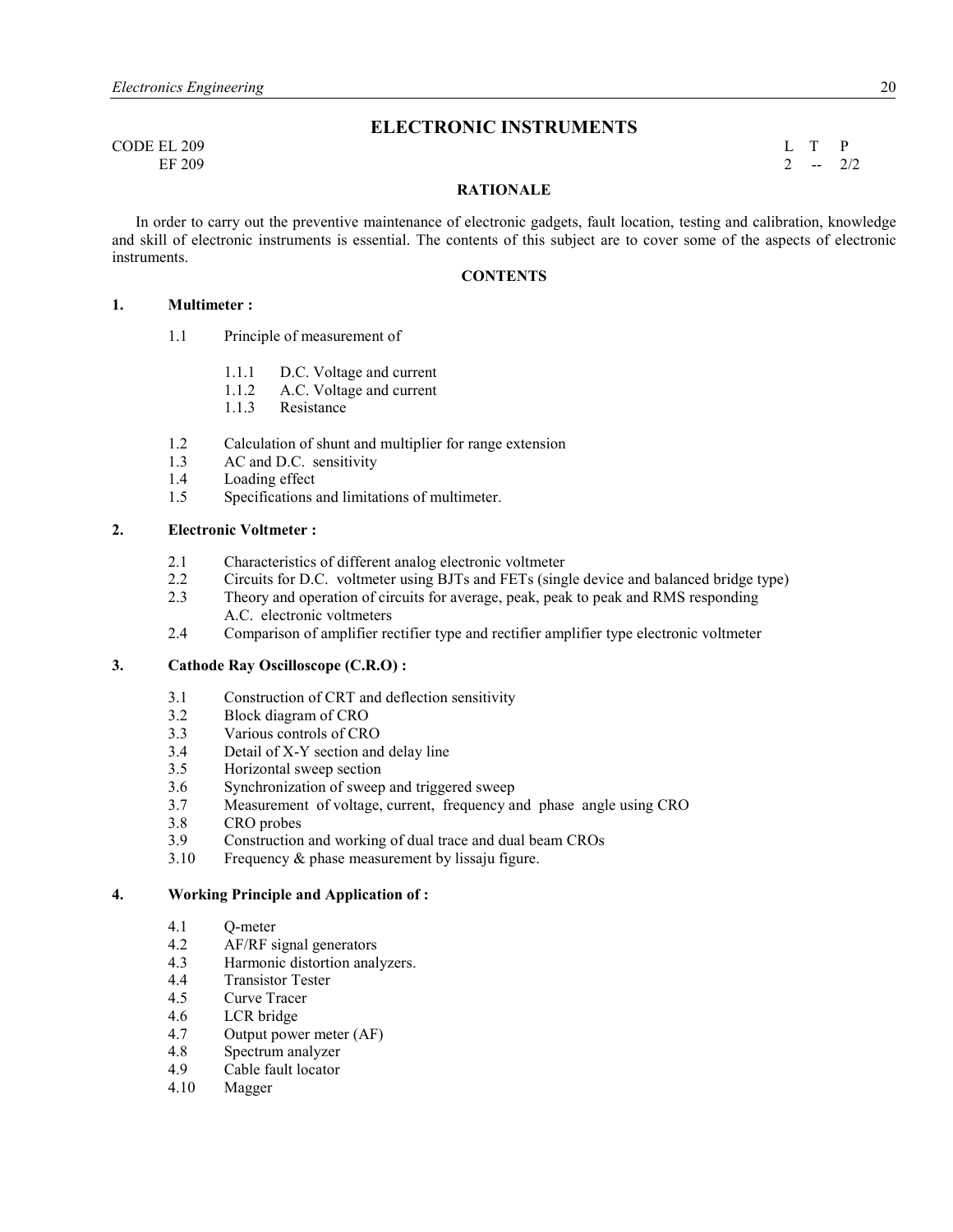#### **5. Digital Displays :**

- 5.1 Construction and Working Principle of different type of displays. Such as Diode Matrix, 7-segment using LED and LCD, Dot matrix using LED
- 5.2 Comparison of different type of displays

#### **6. Guarding Techniques:**

- 6.1 Safety guard and signal ground.
- 6.2 Ground loops and ground currents.
- 6.3 Common mode and series mode voltage.
- 6.4 Avoiding parasitic voltage.

#### **PRACTICALS**

- 1. Measurement of D.C. voltage and current by multimeter
- 2. Measurement of A.C. voltage and current by multimeter
- 3. Measurement of resistance by multimeter
- 4. Complete study of multimeter and specification.<br>5. Study of electronic voltmeter
- Study of electronic voltmeter
- 6. Study and use of CRO for voltage measurement
- 7. Study and use of CRO for voltage frequency and phase angle measurement
- 8. Measurement of phase and frequency using lissajous figure by CRO
- 9. Testing of transistors using transistor tester
- 10. Study of seven segment display (LED and LCD)
- 11. Measurement of Harmonic distortions of on Amplifier using harmonic distortions Analyzer
- 12. Measurement of output power of an Audio Amplifier using AF power meter
- 13. Measurement of L, C, and R by LCR Bridge/ meter
- 14. Measurement of Q factor of a coil / capacitor by Q meter
- 15. Study of AF/RF generator
- 16. Study of spectrum analyser.
- 17. Study of CRT of CRO.

### **REFERENCE BOOKS :**

- 1. A Course in Electrical and Electronics Measurement & Instrumental A.K. Sawhney
- 2. Modern Electronic Instrumentation and Measurement Techniques Cooper
- 3. Electronic Instrumentation Fundamentals<br>
4 Electronic Measurement<br>
Terman Pettit
- 4. Electronic Measurement
- 5. Electronic Instruments David Bell

\* \* \* \* \*

# **'C' PROGRAMMIG**

 $\text{CODE} \, \text{E1} \, 210$  L T P<br>
Same in all branches except AR/CC/CE/CS/ EE /IT Same in all branches except AR/CC/CE/CS/ EE /IT

#### **RATIONALE**

 'C' is computer programming language and also structured programming language. In 'C' programming language we consider various syntax used in programming. By having good knowledge of 'C', students can write modular application and system programs. 'C' can be used in the engineering applications. By acquiring a sound knowledge of 'C' students will be able to understand the concept of all the application areas. This course is specially designed for engineering students of all diploma streams.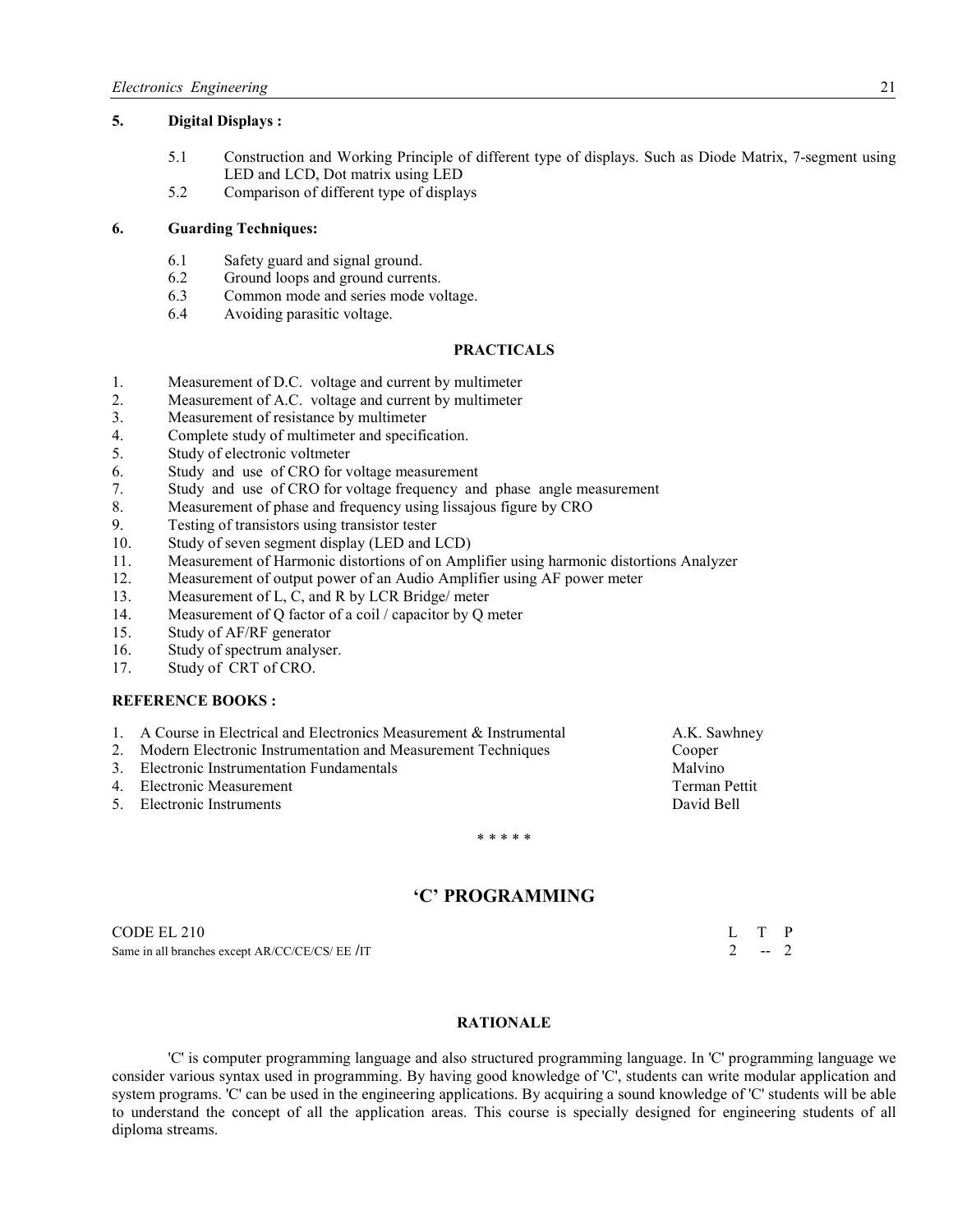# **CONTENTS**

### **1. Introduction :**

- 1.1 Scope of 'C' Language<br>1.2 Distinction and similari
- Distinction and similarities with other HLLs
- 1.3 Special features and Application areas

#### **2. Elements of 'C' :**

- 2.1 Character set<br>2.2 Key words
- Key words
- 2.3 Data types
- 2.4 Constants and Variables<br>2.5 Operators: unary, binary.
- Operators: unary, binary, ternary
- 2.6 Operator precedence

#### **3. Console Input-Output :**

- 3.1 Types of I-O<br>3.2 Console I-O
- Console I-O
- 3.3 Unformatted console I-O: getchar(),putchar(), gets(), puts(),
	- getch(),getche()
- 3.4 Formatted I-O: scanf(), printf()

# **4. Control Flow :**

- 4.1 Statements and blocks
- $4.2$  if<br> $4.3$  sw
- switch
- 4.4 Loops: for, while, do-while
- 4.5 goto and labels
- 4.6 break, continue, exit
- 4.7 Nesting control statements

# **5. Arrays :**

- 5.1 Basic concepts<br>5.2 Memory repres
- Memory representation
- 5.3 One dimensional array
- 5.4 Two dimensional array

#### **6. Functions :**

- 6.1 Basic concepts
- 6.2 Declaration and prototypes
- 6.3 Calling
- **Arguments**
- 6.5 Scope rules
- 6.6 Recursion<br>6.7 Storage cla
- Storage classes types
- 6.8 Library of functions: math, string, system

#### **7. Pointers :**

- 7.1 Basic concepts
- 7.2  $\&$ , \* operator
- 7.3 Pointer expression: assignment, arithmetic, comparison<br>7.4 Dynamic memory allocation
- 7.4 Dynamic memory allocation<br>7.5 Pointer v/s Arrays
- Pointer v/s Arrays